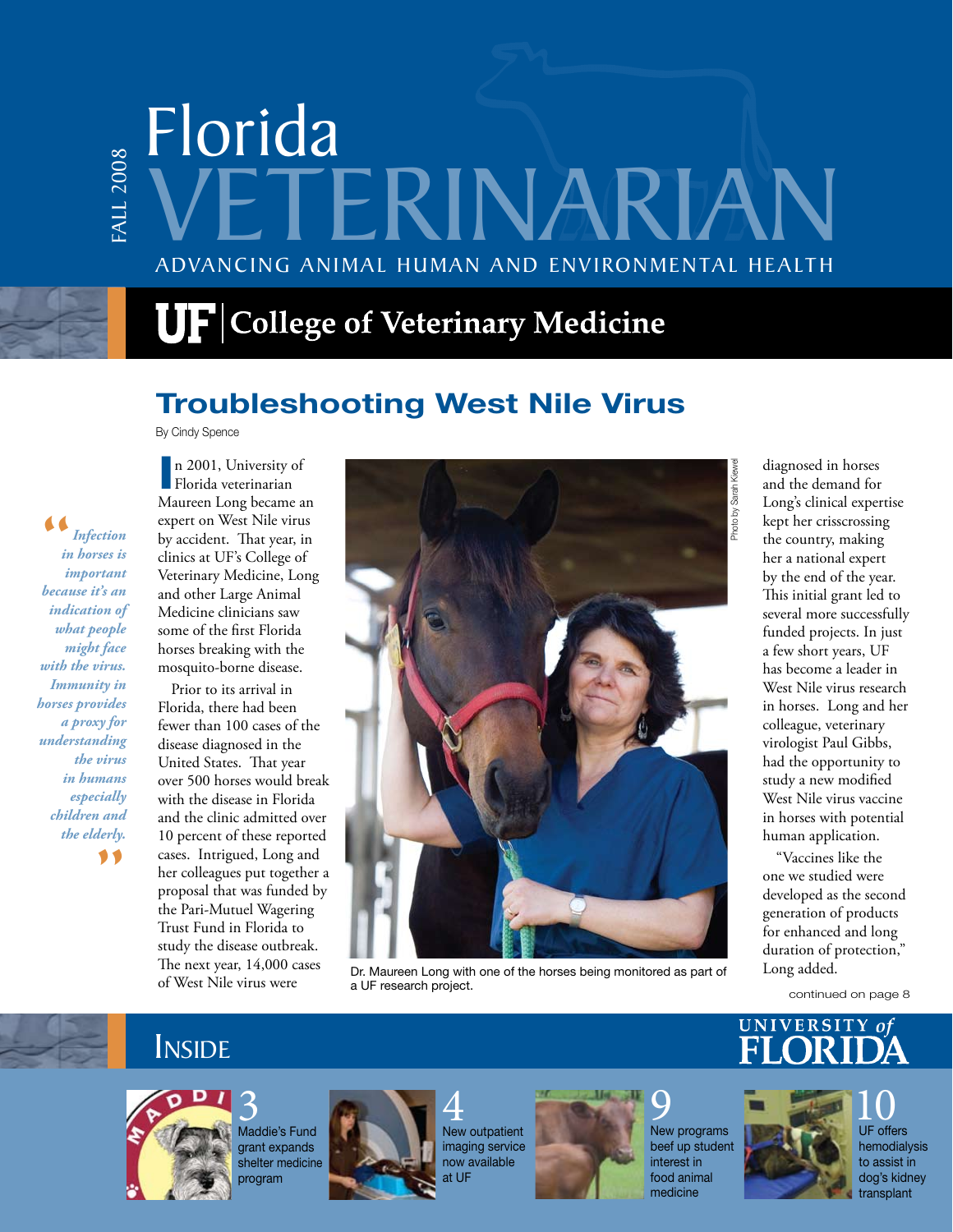# Veterinarian Florida

Florida Veterinarian is published by the University of Florida College of Veterinary Medicine for alumni and friends. Suggestions and comments are welcome and should be emailed to:

Sarah Carey, Florida Veterinarian editor, at: careys@vetmed.ufl.edu.

Check out the college web site at: www.vetmed.ufl.edu

**Dean** Glen F. Hoffsis D.V.M., M.S.

**Executive Associate Dean**  John Harvey D.V.M., Ph.D.

**Interim Associate Dean for Students and Instruction** Thomas W. Vickroy Ph.D.

**Associate Dean for Research and Graduate Studies** Charles H. Courtney D.V.M., Ph.D.

**Senior Director of Development and Alumni Affairs** Zoë Seale

**Director of Development and Alumni Affairs** Karen Legato

**Director of Public Relations** Sarah K. Carey M.A., A.P.R.

**Coordinator of Alumni Affairs** Jo Ann Winn

Small Animal Hospital (352) 392-2235

Large Animal Hospital (352) 392-2229

College Administration and Dean's **Office** (352) 392-2213, ext. 5000

Public Relations (352) 392-2213, ext. 5206

Development and Alumni Affairs (352) 3929-2213, ext. 5200

# **Message from the Dean**



**W**ith new students underfoot and Gator football underway, the fall semester and our new academic year are off to their traditional start. Amidst all the activity, we have good news to report at the college.

Ground breaking for our greatly anticipated new small animal hospital will take place Nov. 21 and we are thrilled to finally get construction underway after so many years of wishful planning by the college. Plans are nearing completion and the contractor, PPI Construction, is already beginning site work. When construction starts, our longtime supporters, including donors, clients, state legislators, university officials and others will be able to see the physical evidence of that dream finally reaching fruition. I know all of these groups celebrate with us as we prepare to better serve the animals and pet owners in Florida and throughout the Southeast in our new state-of-the-art facility. There

Dean Glen Hoffsis

are still many needs and naming opportunities are still available for gift recognition.

Dr. Jim Thompson, our executive associate dean for the past two years and academic dean for ten years prior to that, has accepted an offer to serve as dean of the University of Tennessee's College of Veterinary Medicine. It is a fantastic opportunity for Jim and an accomplishment for us at the college to have played a significant part in developing his career to this point. While we are sad to lose Jim and his wife, Joan, the college pharmacist, we wish them both well as they head off to Tennessee to begin this exciting new phase of their lives. I'd like to extend my personal best wishes to Jim and Joan.

 Dr. John Harvey, longtime chair of our department of physiological sciences, will succeed Jim as executive associate dean and I look forward to utilizing his vast knowledge and experience in leading the college. Dr. Paul Davenport, currently associate chairman, will become the new chairman of our department of physiological sciences.

The college has initiated a new program to address the shortage of veterinarians entering food supply veterinary medicine. We have reached out to faculty at the UF Department of Animal Sciences to help identify approximately four graduates of that department who have a genuine intent to pursue careers in food supply veterinary medicine. These students meet the same criteria for admission as all other students in their class, including the interview process. The class admitted just a few weeks ago had five students who met the criteria. Their basic veterinary education will equal that of their peers, except that these students will be mentored by food animal faculty members and offered a certificate for completion of elective courses and experiences that will provide them with additional skills and knowledge in the area of food supply veterinary medicine.

As always, we greatly appreciate your continuing support. Go Gators!

Glen

Glen Hoffsis Dean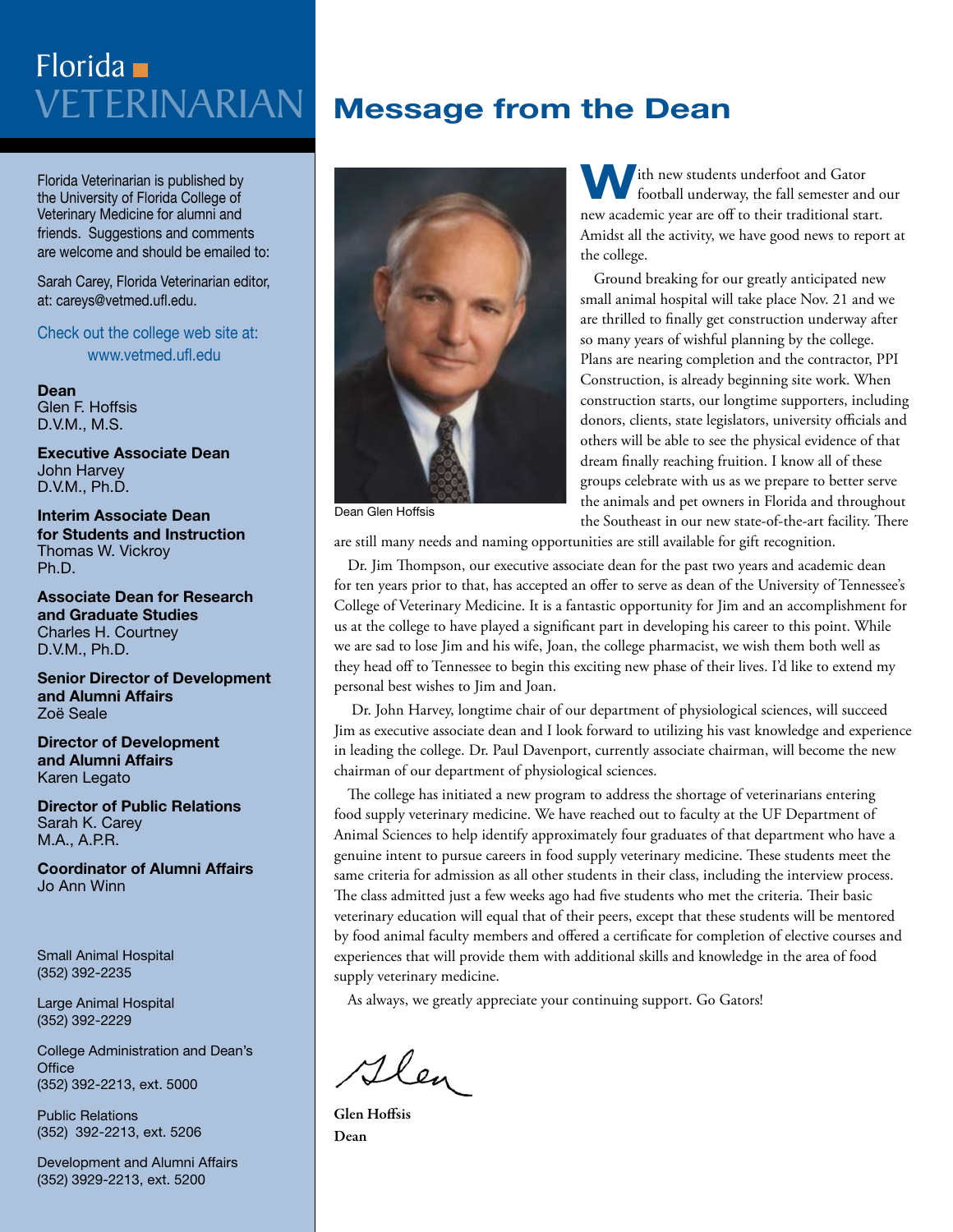### **UF veterinarians receive grant to expand shelter medicine program**

By Sarah Carey

The University of Florida College of Veterinary Medicine has received a \$1.7 million grant from Maddie's Fund to create a comprehensive shelter medicine program that will enhance support for local animal rescue operations, improve disease control and adoption rates among shelter animals and expand professional training to fill the current shortage of skilled providers in this area.

The three-year grant will establish the Maddie's Shelter Medicine Program at UF and will build upon UF's existing shelter medicine program. Through that program, which was created in 2003, veterinary students gain clinical experience by providing spay/neuter surgeries to animals awaiting adoption at the local animal shelter.

"This is a transitional time for the animal welfare field as growing demand for animal-friendly solutions is challenging traditional sheltering paradigms," said Julie Levy,



Dr. Julie Levy

D.V.M., Ph.D., who was a co-investigator on the grant and who will become the Maddie's professor of shelter medicine at UF.

"There is an international desire to shift from a reactive animal control model in which massive numbers of animals are processed through shelters with an overall high euthanasia rate to one in which proactive preventive measures reduce shelter admissions with individualized programs tailored to different types of animals to result in higher save rates," Levy added.

The college's existing shelter medicine program was founded by Natalie Isaza, D.V.M., (class of '94) and UF's Merial clinical assistant professor of shelter medicine. The program grown in popularity among veterinary students in recent years.

Cynda Crawford, D.V.M., Ph.D., (class of '89), a UF scientist, will become the Maddie's clinical assistant professor of shelter medicine. A co-discoverer of the canine influenza virus,



Dr. Cynda Crawford

Crawford will work closely with Isaza and Levy to implement additional clinical and educational programs aimed at educating not only veterinary students but also technicians and others associated with shelter efforts.

Existing partnerships with Alachua County and local animal rescue groups will also be enhanced through the new grant.

Levy said UF was uniquely positioned to become a center of excellence in shelter medicine in the southeastern United States because of its diverse faculty expertise, its location in a region with a large number

of animal shelters and rescue groups, and a highly supportive administrative structure.

Maddie's Fund has also worked closely with Drs. Levy, Crawford and Isaza on Maddie's Pet Rescue Project in Alachua County.

"We are thrilled to expand our relationship with this incredibly talented team of veterinarians," said Maddie's Fund President, Rich Avanzino. "I'm certain their work in shelter medicine will take this emerging field to a whole new level."

Alameda, Calif.-based Maddie's Fund®, The Pet Rescue Foundation, (www.maddiesfund. org) is a family foundation funded by Workday and PeopleSoft Founder Dave Duffield and his wife, Cheryl. Maddie's Fund is helping to create a no-kill nation where all healthy and treatable shelter dogs and cats are guaranteed a loving home.

To achieve this goal, Maddie's Fund is investing its resources in building community collaborations where animal welfare organizations can come together to develop successful models of lifesaving; in veterinary colleges to help shelter medicine become part of the veterinary curriculum; within private practice veterinarians to encourage greater participation in the animal welfare cause; and



after the family's beloved miniature schnauzer, who passed away in 1997.

The Pet Rescue Foundation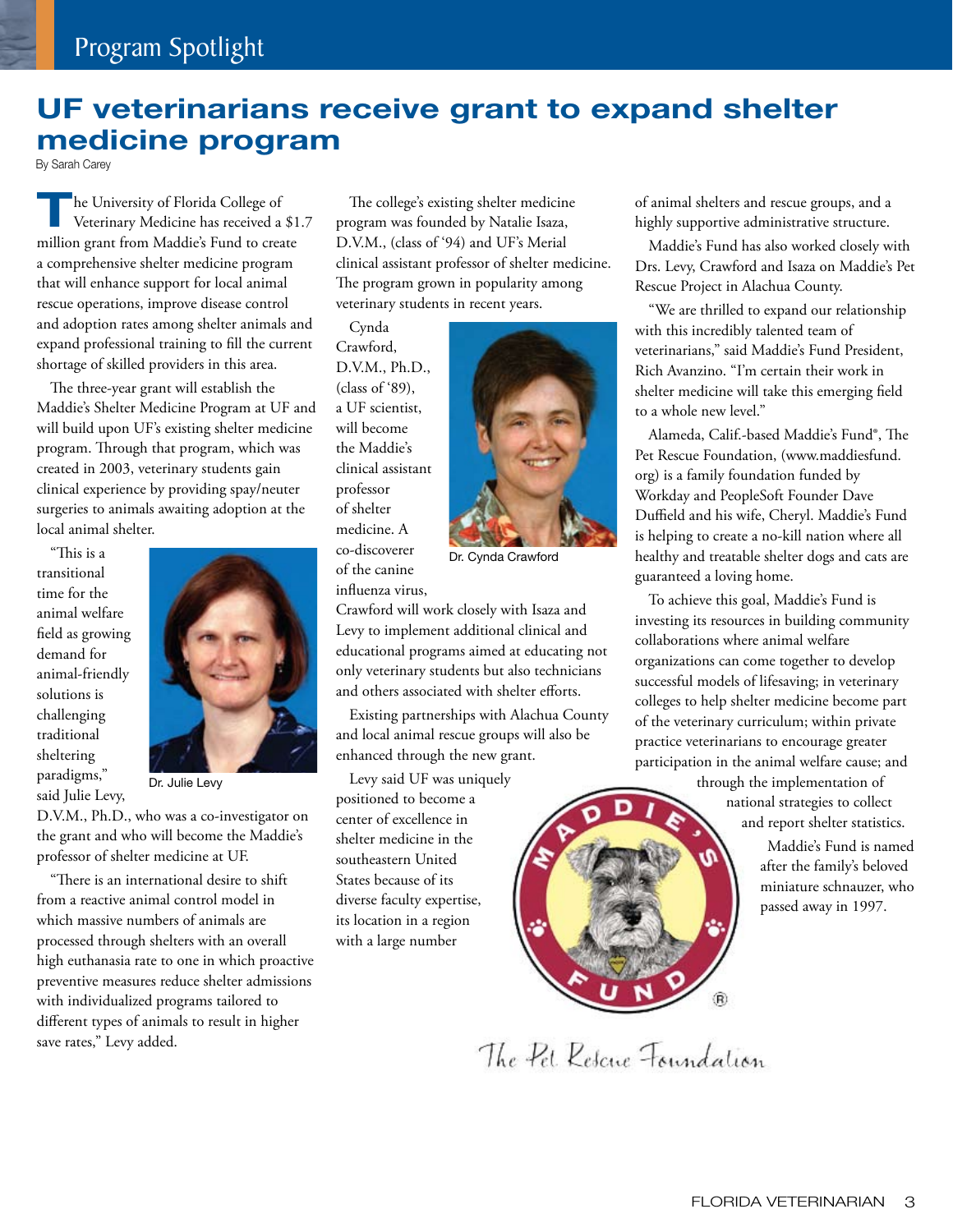# **New outpatient imaging service available at UF**

By Sarah Carey

**P**rivate and specialty practice veterinarians now have direct access to the Southeast's most advanced imaging diagnostics at the University of Florida Veterinary Medical Center, without needing to refer cases through the center's traditional clinical services.

The new outpatient imaging service, known as GatorVetImaging, began July14 and allows veterinarians in Florida and throughout the Southeast the ability to take advantage of the same state-of-theart imaging technologies used by UF veterinary faculty, specifically magnetic resonance imaging and CT.

"GatorVetImaging brings the best medical technology of the VMC directly to practitioners," said Matthew Winter, D.V.M., a boardcertified veterinary radiologist who heads the VMC's radiology service. "We envision this as a way to assist the veterinary community in handling their more challenging and involved cases within the context of their established client/patient relationships."

While many veterinarians will continue to rely on UF as a traditional referral center offering complete patient workup, the new imaging service streamlines the diagnostic process for those veterinarians who desire only the advanced imaging piece of the patient care package at UF and wish to maintain direct primary care responsibility for their patients.

"We truly believe the new outpatient imaging service will meaningfully advance the veterinary profession," said Jim Thompson, D.V.M., Ph.D., the UF College of Veterinary Medicine's executive associate dean. "We're talking about a client-oriented service that is both efficient and cost-effective. It's a win-win for practitioners and for us at UF because we are fortunate enough to have this technology housed at our facility."

The VMC's 1.5 Tesla Toshiba Titan MR unit and the 8-slice Toshiba Acquilion CT unit at UF are the most powerful imaging tools currently available for veterinary diagnostics in the southeastern United States. Both capabilities allow for rapid imaging with exceptional contrast and spatial resolution.

The MR unit allows highly detailed images to be obtained in multiple planes of bone and soft tissue in all species. Foot, fetlock, suspensory joints, carpus, hock and heads are regions capable of being examined through MR in the horse, while spiral CT may be used for 3-dimensional reconstruction in fracture repair planning. In small animals, both modalities are routinely applied to neurologic and orthopedic cases at the VMC, with additional studies performed for radiation planning and metastasis evaluations.

"MR allows for exquisite distinction between normal and abnormal tissues," Winter said. "The use of specialized sequences further increases the ability to distinguish between different types of pathology, ranging from hemorrhagic infarctions to primary brain tumors and inflammatory disorders."

Winter added that MR also reveals bone, tendon and ligament pathology and can show bruising, meniscal damage and ligament tears that go undetected when using traditional radiography.

"All of our radiologists have strong interests in cross-sectional imaging, which gives UF a unique ability to serve the advanced imaging needs of Florida veterinarians." Winter said.



Radiology technician Donna Graden positions a dog to receive an MRI.

To schedule cases, veterinarians will need to contact the GatorVetImaging coordinator to arrange an appointment. Preanesthesia and imaging request forms can be faxed from UF to the scheduling veterinarian, or may be downloaded from the GatorVetImaging Web site at www.GatorVetImaging.com.

Horse owners will be asked to bring their animals to UF the day prior to the scheduled procedure, which will take place the following morning. Small animals will be able to be imaged and discharged on the same day.

At the time of discharge, the animal's owner will receive a folder with a CD containing the images, as well as printed photos showing some of the more significant images from the scan. The owner will meet again with the point-of-contact clinician, who will provide instructions to follow up with the attending veterinarian regarding the next step in patient care.

A VMC radiologist will interpret the images within 48 hours of the imaging procedure, and will fax or e-mail a PDF of the results to the veterinarian. A copy of the results, and a CD with all the images, will be mailed as well.

For more information about GatorVetImaging, go to www.GatorVetImaging.com. <a>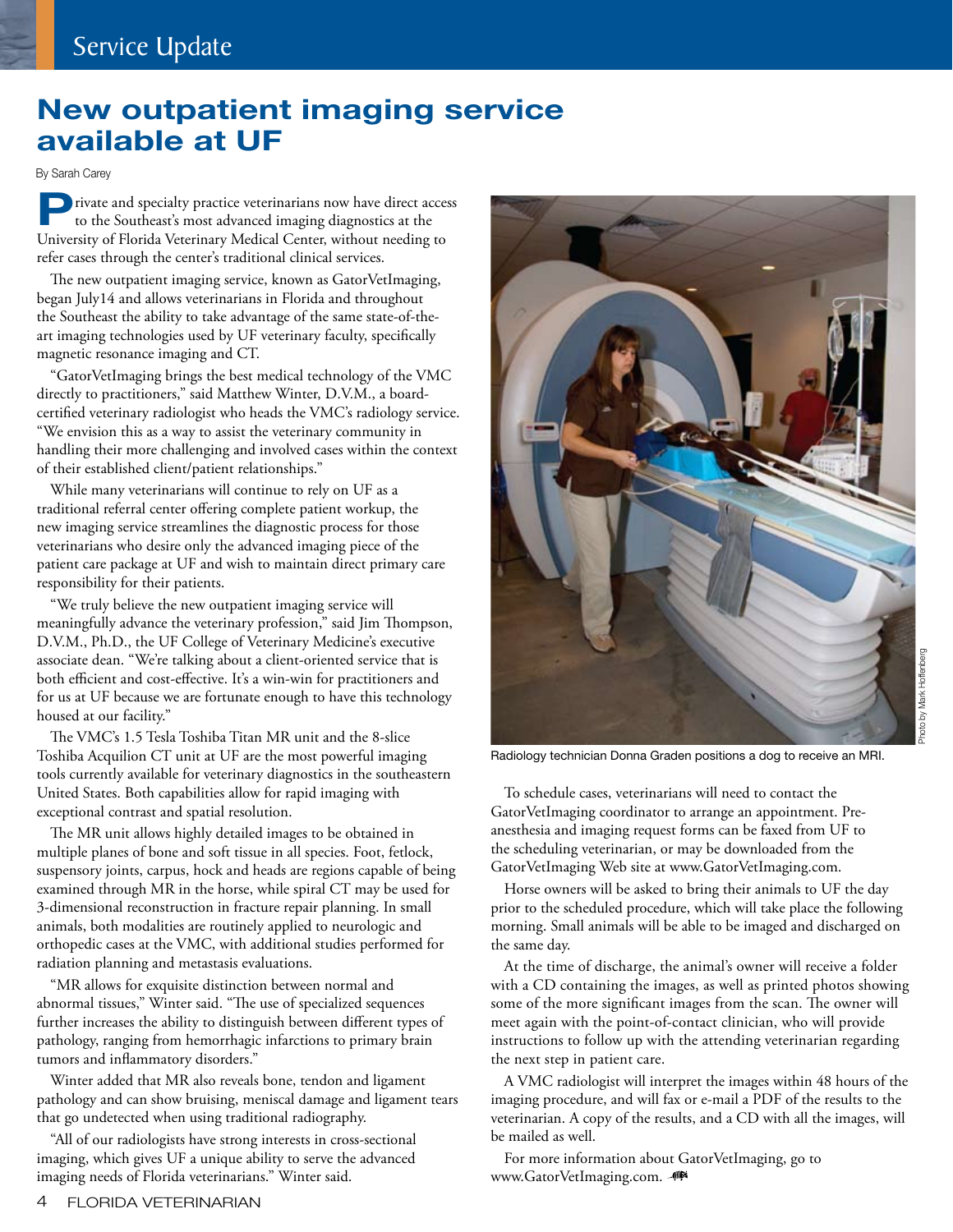### **Longtime CVM administrator to become dean at University of Tennessee**

By Sarah Carey

**James P. Thompson, D.V.M., Ph.D., an administrator at the University of Florida College of Veterinary Medicine, will soon** leave the college he has been a part of for more than 30 years to become dean at the University of Tennessee College of Veterinary Medicine.

Thompson is executive associate dean and a professor in the college's department of small animal clinical sciences. After graduating in 1976 from Purdue University, Thompson was admitted to veterinary school at UF, where he subsequently received his D.V.M. and Ph.D. degrees. He also completed a residency in small animal medicine at UF prior to joining the faculty in 1986.

Board-certified in the specialties of internal medicine, immunology, virology, microbiology and oncology, Thompson has received numerous awards both for his teaching and for his research and has served as academic adviser for dozens of veterinary students, residents and interns over the years. Following his days as a graduate student and resident at UF, Thompson became an assistant professor and director of the Veterinary Medical Teaching Hospital's Immunology Service before advancing to associate and later full professor and associate dean for students and instruction, a post he held between 1996 and 2006.

In that capacity, Thompson supervised the admissions process and provided academic oversight for all students enrolled in the professional D.V.M. program. He served as interim dean for a year in 2006 after the departure of former dean Joseph A. DiPietro, D.V.M., to the University of Tennessee, where DiPietro now serves as vice president of UT's Institute of Agriculture. Thompson and DiPietro will once again be joined together in leadership positions to advance veterinary medicine and agriculture.

In 2006, the UF veterinary college's present dean, Glen Hoffsis, D.V.M., selected Thompson to serve as his executive associate dean. Thompson's duties have included facilities and budget management and supervising day-to-day operations at the veterinary school and UF's Veterinary Medical Center.

 "I have a long history here, and it will be difficult for me to leave my many friends, supporters and colleagues at UF as well as our phenomenal alumni," Thompson said. "However, being selected to serve as dean at UT is an incredible opportunity. I have been fortunate to have had the opportunity to work with many talented people at UF and know the experiences gained here will be extremely valuable as I make this transition."

In an e-mail to faculty, staff and students, Hoffsis acknowledged Thompson's many achievements and contributions to the college, along with those of Thompson's wife, Joan, who serves as the UF VMC head pharmacist.

"Dean Thompson has provided tremendous help to me and great leadership to the college for many years," Hoffsis said. "Although we have suffered a great loss, we should all feel a sense of pride in his accomplishments. A college doesn't produce a dean every day, and Dr. Thompson developed his leadership talent and skill right here at UF. We will miss Jim and Joan but wish them the very best as they embark on this new career journey at Tennessee."

Thompson begins his new job Oct. 1. -



as together they unveil the portrait that will now hang, along with other former college deans and interim deans, in the dean's conference room. Many members of the college's faculty, staff and student body attended the gathering, along with several longtime associates of Thompson's from the UF Health Science Center, the main campus and the Florida Veterinary Medical Association.



Members of the Florida Veterinary Medical Association honored Thompson with a plaque of appreciation. From left to right in photo are Phil Hinkle, FVMA's executive director; Dean Glen Hoffsis; Dr. Steve Shores, representing FVMA; Dr. Jim Thompson; Dr. Ernie Godfrey, representing FVMA; and Dr. Richard Wilkes, representing FVMA.

Photo by Sarah Carey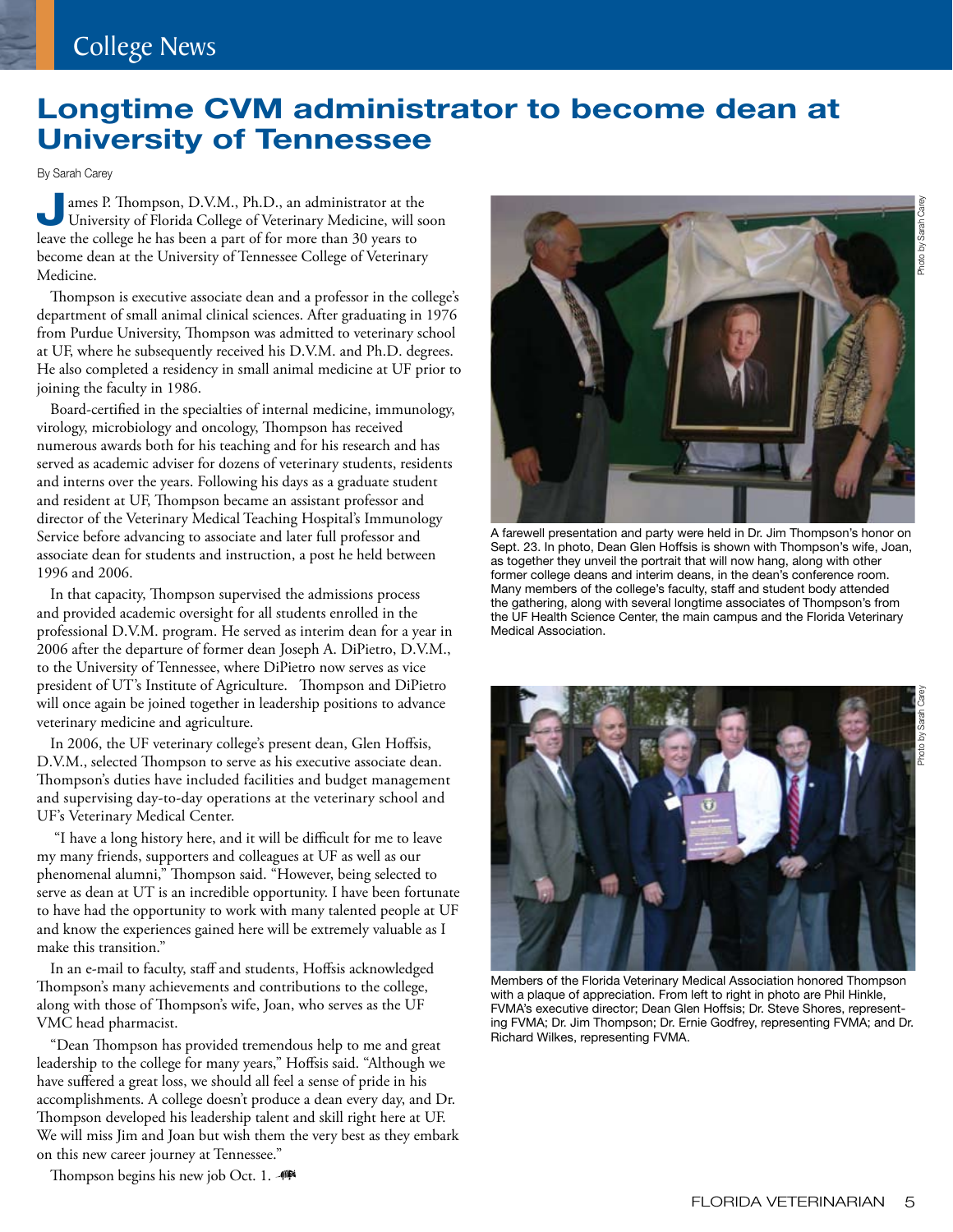### **Aquatic Animal Health director honored**

Ruth Francis-Floyd, D.V.M., director of the University of Florida Aquatic Animal Health Program, has received the William Medway Award for Excellence in Teaching from the International Association for Aquatic Animal Medicine.



Dr. Francis-Floyd

The award was given via videoconferencing technology from Rome on May 13 in recognition of her contributions to the teaching of the aquatic sciences over the past 10 years.

Francis-Floyd is a professor in UF's College of Veterinary Medicine with a joint appointment in the Institute of Food and Agricultural Sciences' department of fisheries and aquatic sciences. She is board-certified by the American College of Zoological Medicine. A UF veterinary college alumna, she received the college's Alumni Achievement Award in 2002. She also is a past president of IAAAM.

In her present position, Francis-Floyd oversees campus wide teaching, research and extension efforts in the area of aquatic animal health.

### **Harvey named executive associate dean**

John Harvey, D.V.M., Ph.D., has been named executive associate dean of the University of Florida College of Veterinary Medicine, effective  $Oct1$ 



Harvey was a founding member of the UF veterinary

Dr. John Harvey

college's faculty in 1974 and has served as chairman of the college's department of physiological sciences since 1995. As executive associate dean, Harvey will be in charge of internal college operations.

"Dr. Harvey has a long history with this college and great institutional knowledge," said Glen Hoffsis, D.V.M., the college's dean. "He will be an excellent right-hand person to have in this position and I am delighted that he has agreed to accept the job."

Harvey replaces James Thompson, D.V.M., Ph.D., who held the post of executive associate dean since 2006 and has left the college to become dean at the University of Tennessee College of Veterinary Medicine.

A Kansas native, Harvey earned both his bachelor's and D.V.M. degrees from Kansas State and his Ph.D. from the University of California-Davis. He is board-certified in clinical pathology by the American College of Veterinary Pathologists.

Harvey's research interests are comparative hematology and erythrocyte enzyme deficiencies. He discovered and named the Anaplasma platys organism that infects platelets in dogs and, along with co-workers, first recognized and reported four inherited erythrocyte enzyme deficiencies.

Among the honors Harvey has received are the UF Norden Distinguished Teacher Award, the Lifetime Achievement Award from the American Society for Veterinary Clinical Pathology, the Award for Outstanding Contributions to Animal Clinical Chemistry, Division of Animal Clinical Chemistry, American Association for Clinical Chemistry, and the Alumni Recognition Award from Kansas State University College of Veterinary Medicine.

A former president of the American Society for Veterinary Clinical Pathology and the International Society for Animal Clinical Pathology, Harvey also served a four-year term on the Morris Animal Foundation's scientific

advisory board. He has published 160 journal articles and book chapters concerning comparative hematology and has presented more than 230 scientific and continuing education talks and seminars.

### **Scientist honored for mycoplasma research**

Meghan May, Ph.D., a scientist in the University of Florida College of Veterinary Medicine, received the Louis Dienes Prize for outstanding research by a postdoctoral fellow during the 17th International Congress of



Dr. Meghan May

the International Organization for Mycoplasmology, held July 6-11 in Tianjin, China.

May's presentation, co-authored by her academic mentor, Daniel Brown, Ph.D., an assistant professor in the college's department of infectious diseases and pathology, dealt with an infection-producing enzyme known as sialidase, which is produced by the bacteria Mycoplasma gallisepticum, the most economically significant mycoplasmal pathogen affecting poultry.

"This pathogen causes chronic respiratory disease, reduced feed efficiency, decreased growth and decreased egg production," Brown said. "Meghan's work may lead to a basis for novel treatment and/or vaccination strategies focused on the role of sialidase in diseases associated with this pathogen."

### **E-mail address updates needed**

In order to meet the University of Florida's Green Initiatives, more of the college print publications will become electronic publications or Webbased publications. Communications via e-mail are becoming increasingly important, as well as being the 'green' thing to do. Be sure your e-mail address is up-to-date so you aren't left out.

Information we need from alumni includes name, class year, and e-mail address. All others, we need name and e-mail address and some reference to your affiliation to the college, i.e. you are a donor, a friend, a client, etc.

You can confirm your e-mail address by sending a note to cvmalumniaffairs@vetmed.ufl.edu or faxing this info to 352-392-8351.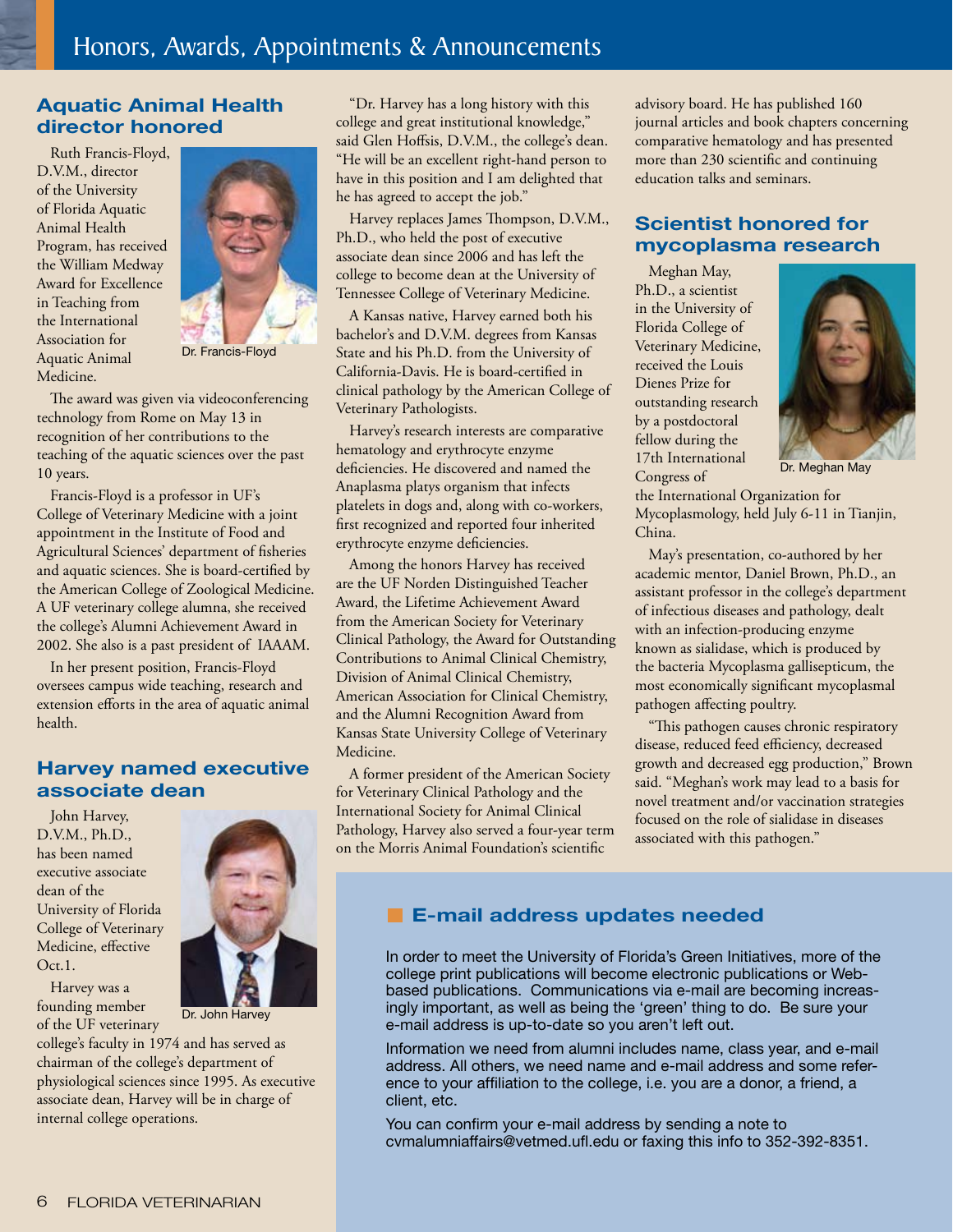### **THE COLLEGE OF VETERINARY MEDICINE**

*Honor Roll of Donors for 2007-2008*

The 2007-2008 University of Florida College of Veterinary Medicine Honor Roll of Donors is a way of recognizing generous gifts to the college. The students, faculty and staff are most appreciative of this support. This year's honor roll includes names of all donors of \$25 or more between July 1, 2007 and June 30, 2008. Your name should appear in alphabetical order among donors who made gifts of similar amounts. Many alumni choose to make gifts to the college in the name of their veterinary practice and the practice name is listed. We have included a list of Bequest Society members from the College of Veterinary Medicine. These members have included the college in their estate planning at a value of \$10,000 or more. In spite of our efforts, omissions and errors sometimes occur and we want to know to know about them. If you have questions or corrections concerning your listing, please contact the Office of Development and Alumni Affairs, College of Veterinary Medicine, PO Box 100125, Gainesville, FL 32610-0125, (352) 392-2213 ext 5200.

#### **\$1,000,000 or more** Robin Weeks (d)

#### **\$100,000 to \$999,999**

The Batchelor Foundation Victoria I. Ford Arnold & Barbara Grevior Hill's Pet Nutrition Franklyn & Barbara Meyers Harriet B. Weeks (d)

### **\$75,000 to \$99,999**

Florida Veterinary Medicine Faculty Assn. Merial, Ltd. Helen Tolmach

#### **\$50,000 To \$74,999**

Frank A. Brunckhorst Marianne A. Burbach Michael & Elissa Greenberg

#### **\$25,000 To \$49,999**

Anonymous A. H. Burnett Foundation Churchill Downs The Community Foundation Tine W. Davis Family Fdtn. Gulfstream Park Racing Assn Operation Catnip Alan & Barbara Pareira White Oak Conservation Cntr Joe & Sophie Witten Trust

#### **\$10,000 To \$24,999**

Anonymous AVMA Foundation Louise C. Averill Caloosa Veterinary Medical Society Florida Poultry Federation Florida Thoroughbred Charities FVMA Foundation Gaumard Scientific Co. Gilman Internatl Conserv. Jim & Lucinda Greene IAMS Co. Intervet, Inc. Dale S. Kaplan-Stein *'81* Harold Morris Trust National Group Comm. Construction Svcs. Novartis Animal Health U.S. The Oxley Foundation Pet Food Ltd. Pfizer, Inc. Scott & Maureen Pierce Harry & Lisa Posin SCAVMA of Florida Sandra Thomas & David Snyder The Trico Foundation VCA Animal Hospitals Janet K. Yamamoto

#### **\$5,000 To \$9,999**

Anonymous Abaxis, Inc. AKC CAR Canine Support & Relief Fund Assoc. of Shelter Veterinarians Anthony & Joy Barbet Bayer Corp. George & Alice Burch Ugo Colombo Dade Co. Veterinary Fdtn. Florida Assn. of Equine Practitioners Florida Quarter Horse Assn. Fort Dodge Animal Health Leonard A. Franz (d) Habitat for Horses Infectious Diseases Irving M. Lerner *'82* Dwayne McKenzie My Pet's Vet Nestle Purina PetCare O.L. Moore Foundation Pasco Florida Kennel Club Matthew C. Peterson *'98* PETsMART Quail Roost Animal Hosp. Jon J. Rappaport *'82* Sebring Animal Hospital Billie Smardon Society for Theriogenology Stryker Instruments U.S. Equestrian Federation Westlab Pharmacy

#### **\$1,000 To \$4,999**

Anonymous (3) **AGSDCF** Airport Road Animal Clinic Altman Ameri. Greyhound Council ASPCA Animal Clinic of Windermere Animal Medical Clinic Arthro Dynamic Tech. AVMA/GHLIT Banfield, The Pet Hospital Curtis M. Barnett *'82* Holly J. Wendell *'82* Carol A. Bartels The Bay Branch Foundation Romayne P. Berry Biogal Laboratories-Galed Regina Blanz Boehringer Ingelheim Vetmedica Lisa Boyce The Brunetti Foundation Canine Rehab Institute John B. Christoph *'90* Coronado Animal Clinic John S. Corsale, Jr. Kiki L. Courtelis Susan M. Cousins *'95* Karen B. Davis *'81* Walt Disney World Co. Dale & Christine Dunn Thomas Fastiggi, Jr. Richard & Susan Finkelstein Charles & Carol Fischman Florida Farm Bureau Margaret A. Fuller-Kalb *'86*

Georgia Veterinary Specialists Randy & Michelle Gerlick Greater Orange Park Dog Club Eleanor M. Green Gulf Coast Animal Hospital Robert F. Hagadorn *'82* Bruce & Tracy Handfinger E. Kerry Heubeck James A. Himes Hoppenstedt Veterinary Hosp The IAMS Co. IDEXX Pharmaceuticals Hilda Ingles Ralph N. Innace Innovative Animal Products John & Martha Carter Fdtn. Kelly Foods Corp. Lake Worth Animal Hospital Murray & Pamela Langfitt Timothy P. Lassett *'82* Keith E. Lerner Michele Mauro-Demino *'95* Miami Obedience Club Scott B. Mills Francis W. Milward Mitchell Drug, Inc. Noah's Ark Animal Hospital Edward J. Noga *'82* North Orange Veterinary Hospital Roberto E. Novo *'93* Nutramax Laboratories Oaks Veterinary Hospital Oakwood Animal Hospital Gainesville Offshore Fishing Club Nanette Parratto-Wagner *'85* Lillian L. Parry (d) Patterson Cos., Inc. Nancy V. Perry Planco Veterinary Care PPI Construction Mgmt William G. Rodkey John N. Ropes Saint John's Veterinary Clinic Salzburg Animal Hospital Schering-Plough Animal Health Corp. Vera R. Segall Shands at UF Betty H. Shinn Simmons Educational Fund Merrill & Rena Stevens Lynda A. Sullivan Tampa Greyhound Track U.F. Veterinary Auxiliary Takashi Uemura USRider LLC Veterinary Centers of America Vet-Stem Village Veterinary VOSM Link V. Welborn *'82* West Coast Medical & Educational Fdtn. Kimberly D. Whitfield Dawn F. Wilson Betty N. Wohl Margaret M. Yarborough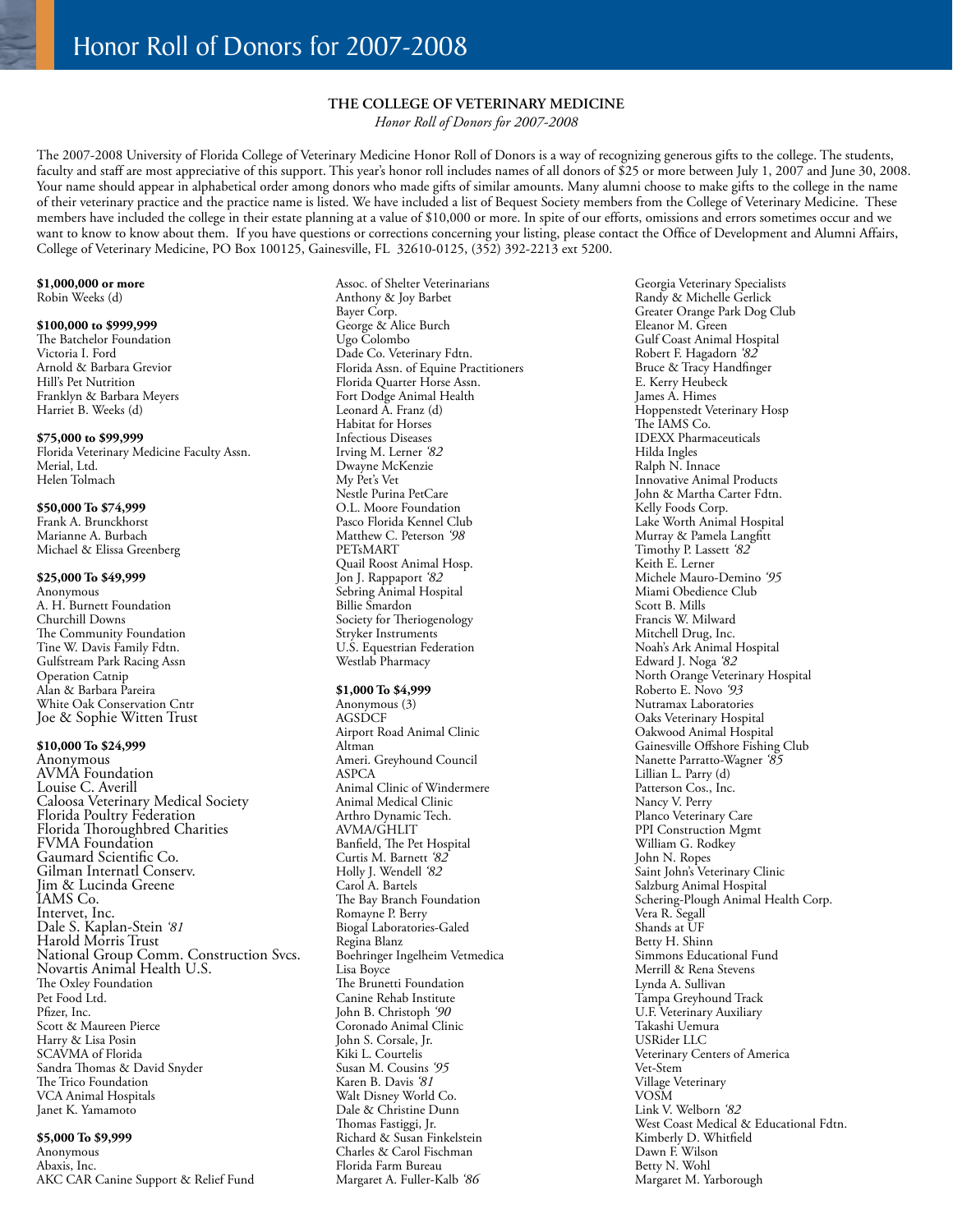### Honor Roll of Donors for 2007-2008

**\$500 To \$999** Dena J. Anderson *'93* Animal Clinic Animal Allergy & Derm Service of CT Apalachicola Bay Animal Clinic Bayer Animal Health Bayonet Point Development Corp. Baywood Animal Hospital Donald J. Beck *'86* Lt. Col. Terry B. Besch '88 Jean S. Bidwell Brevard Kennel Club Colin F. Burrows Butler Plaza Animal Hosp. Central Broward Animal Hospital Coastal Veterinary Hospital Kathleen E. Colins Companion Animal Hospital Compass Bank Connecticut River Valley Kennel Club Coral Springs Animal Hosp. Cornell University M. Scott Cornwell *'82* Stephanie S. Correa *'96* Paul A. Curasi *'85* Patricia L. Curtis-Craig *'83* Margaret E. Dawson Laura D. Earle-Imre *'89* East Orlando Animal Hosp. FL Horsemen's Benevolent/Protect. Assn. M. Elizabeth Fowler Joan Freed *'82* Faustino G. Garcia Gleneden, Inc. Government of St. Maarten Michael & JoAnn Gowen Ellis & Mary Greiner Halifax Veterinary Clinic Henry & Stephanie Hirsch Glen & Lana Hoffsis IDEXX Laboratories Jonesville Animal Hospital Jupiter-Tequesta Dog Club Anne P. Lannon *'88* Phillip W. Lanzi *'87* Katherine R. Laurenzano Rob Leonard *'86* Kathleen D. Linton Madeleine Low Luitpold Pharmaceuticals Georgia A. Lyons (d) Marie McCarron The Hon. Perry & Noel McGriff Andrew R. Mercak *'89* Jonathan & Diane Meyers Jack Morgenstern Jonathan E. Murray *'84* Kenneth C. Nayfield *'80* No More Homeless Pets Northwood Oaks Veterinary Hospital Novus International Oakhurst Animal Hospital Ocean's Edge Veterinary Clinic Quail Hollow Animal Hosp. Frances M. Ramirez *'01* Jose R. Davila- Delgado *'00* Laura B. Raymond *'82* Delphine C. Reich *'97* Gloria V. Reiss Andre & Nyssa Salz Linda C. Sanchez *'03* Santa Fe Animal Hospital Sarasota Veterinary Center Michael Schaer Southside Animal Clinic Mark S. Sprayberry *'95* David & Dorothy Storey Sunrise Animal Hospital

Sunset Lakes Veterinary Clinic Tidewater Veterinary Surgery Twin Cities Veterinary Surgery UBS Financial Services Frances R. Vaujin *'90* Veterinary Pet Insurance Co. Vetoquinol USA John V. Yelvington *'81* Marjorie Zimmerman

### **\$250 To \$499**

All Animal Clinic Amer Physiological Society Kevin J. Anderson Susan E. Anderson *'83* August H. Battles Bayshore Animal Hospital Ann B. Beshore Beville Animal Hospital Charles R. Billings *'86* Maria C. Bitetto *'82* William V. Bitetto *'82* Anna L. Bray Beth A. Buchanan *'84* Nancy L. Burns Caribbean Dairy Institute William L. Castleman Joan Chany Companion Animal Hospital of Jax Karen G. Connary *'94* Coquina Ridge Animal Clinic Edwin & Barbara Cordero Charles H. Courtney Crevasse's Pet Cremation Services Charles & Mary Culver CVM Class of 2010 Joseph A. DiPietro Karen-Jo Dolamore *'85* Mark I. Dorfman *'87* Cherry D. Douglas *'97* William T. Drost *'91* Deidre C. DuBissette *'85* Richard E. Dunn *'81* Tracy S. DuVernoy *'88* East Orange Animal Hosp. Gary W. Ellison Ruth M. Franczek *'81* Gardens Animal Hospital Lewis M. Goodkin Douglas S. Hagler *'82* Island Animal Hospital of Venice Stephen M. Joiner *'84* Chantal G. Jones *'86* Patricia G. Kallenbach *'93* David P. Kelbert *'83* John A. Kirsch *'98* Paul G. Koch *'84* Pat Kopco & Mike Orloff William R. Kroll *'83* Lake Emma Animal Hosp. Arthur E. Mallock *'86* Christine E. Miskell *'98* Mobile Pet Vet Monument Road Animal Hospital Era J. Moorer *'81* Robert S. Mullins NAVC John H. Parks Karen M. Perry *'84* Pet Calls Animal Hospital Louis Piltz Kristin L. Polci-Moger *'92* Michael J. Ponte *'81* Andrew Rappaport *'84* Joe & Sue Reina Renee G. Rember *'05* Sabal Chase Animal Clinic Jennifer B. Salpeter *'89*

Robin L. Sego *'99* Colin Sereda & Nicole Hackendahl Shank Animal Hospital Patricia J. Shaw Patrick K. Skipton *'82* Spanish River Animal Hospital George C. Steers *'88* Timuquana Animal Hospital UF CVM Class of 2011 UF Veterinary Business Claudia Valderrama *'95* Robert M. Van Duys *'91* Veterinary Center of Sarasota Village Square Veterinary Clinic James P. Waller, Jr. *'96* Henry A. Weinberg *'85* Weston Road Animal Hosp. Elizabeth M. Whitley *'88* Charles F. Widger Lynne B. Wines Jo Ann Winn Lori A. Wise *'85* Col. Gayle E. Wooding Theodore S. Yoho *'83* Robert & Linda Yonke **\$100 To \$249** Robert & Aileen Aherns Billy & Dorothy Almond

Leah C. Altvater *'85* Animal Medical Center Robert & Joan Anthony A. Barbara Antz-Hanson *'90* Karen A. Baker *'97* Linda A. Banks *'90* Alison Bawden Bradley & Joyce Bender Andy Bennett *'00* Michael & Barbara Bergin M. Lynn Black Holly Kathryn Blair *'92* Harry Armon Blair, Jr. *'92* Jonathan S. Block Howard P. Bouchelle III *'03* Donna Boudreaux Richard B. Bressman *'00* Mary R. Bressman *'00* Briarwood Animal Hospital Bridgewater Veterinary Hospital Mark C. Brigham *'81* George & Jill Brock Judith A. Broward Eric J. Bucki *'05* Buck Lake Animal Hospital Maron B. Calderwood Mays Calusa Crossings Animal Hospital. Maria E. Campbell Luis & Barbara Campos Care Animal Hospital of Brandon Lois J. Catanzaro Gregory & Nicole Celani Kathleen M. Chiocca Francesca M. Chiulli *'03* Calvin Y. Choi Citrus Animal Clinic Robert & Jennifer Clark Rosemary Clark Capt. James Coisman *'04* Kirsten L. Cooke Joseph N. Covino *'03* Christi L. Coy Beverly M. Crawford Kevin T. Cronin *'97* Susan G. Cummings Michael J. Daly Elizabeth G. Davis *'96* Irby D. Davis Mark S. DeGrove *'83*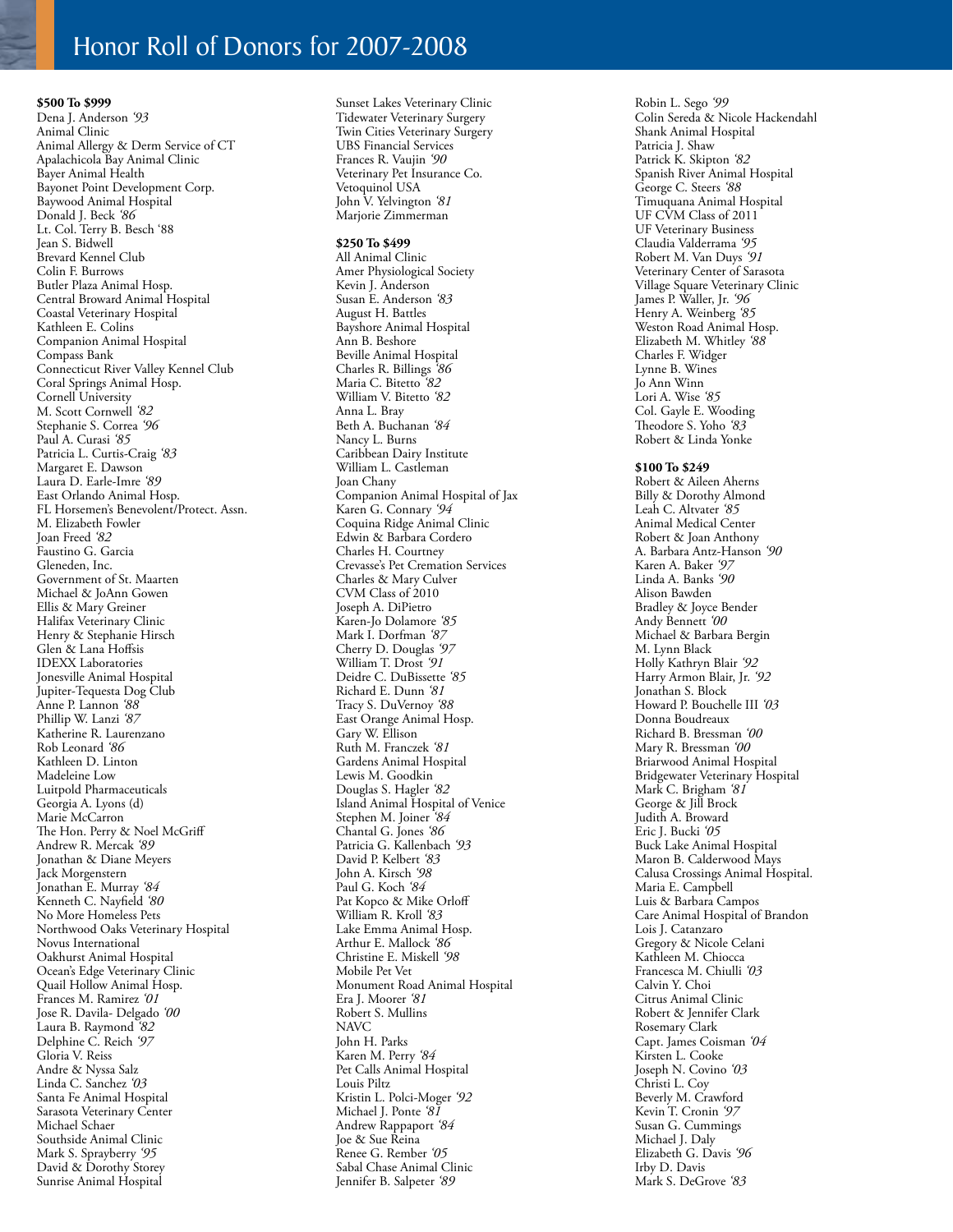Scott & Shirley Denardo Doc's Animal Clinic Erik D. Dohm *'95* Terri Dulong Elite K9 Academy Roger G. Ellis Kristina E. Esmiol Fast Forward Associates David Feitsma III *'99* Tina M. Fernandez Robert R. Fisher *'88* Fondren Pet Care Center Katherine M. Francis *'94* Ruth Francis-Floyd *'83* Louise F. Friedlander Susan Friedman Susanna M. Fromm *'83* David A. Gallagher *'95* Dennis E. Geagan *'84* Pal M. Geho E. Paul J. Gibbs Guy C. Gibson *'90* Gilbertsons, Inc. William C. Gill Jeffrey A. Goldberg *'85* Grand Bay Commercial Properties Grand Bay Community Properties Gulf Gate Animal Hospital Dennis Guttman John & Joan Hadraba Patricia A. Hamilton *'99* Harry H. Harkins, Jr. David S. Harris *'85* John S. Haven III Rachael L. Henley Jorge A. Hernandez Hernando Animal Hospital Heron Lakes Animal Hosp. Sean M. Hillock *'01* Claude & Terry Hobeika Brian L. Hoh Laurie R. Householder *'86* Stacey A. Huber *'02* Jesus & Maria Ibanez Paul & Cathy Impero Indian Creek Pet Hospital James & Dawn Johnson Lana Kaiser Debra A. Kamstock *'96* Richard Z. Kane *'84* Steven & Betty Kaplan Karen Kenney Wendy J. Kozak *'97* Eva D. Krampotich *'02* D. Leigh Lain-Denton *'82* Linda Lancaster Alison Larkins & David Low Alan & Karen Legato Ethel D. Lindsey *'92* Janis Liro *'80* Bruce & Tamar Lubow Sara K. Lyle *'85* Michael & Monika Machen Rita Manarino *'87* Lisa M. Markham *'92* Mary Ellen Feick *'86* Celia S. Martin Danise Martinez-Walsh *'84* Eugene M. Mathis Elizabeth C. McGrath *'89* Keith & Rachel McGriff Douglas R. Metzler *'85* John Middleton Judith A. Milcarsky *'86* Thomas & Beatrice Mitchell William H. Mitchell Virginia Moens Dragan Momcilovic

Allison L. Montague *'08* Lauren K. Morris James W. Mulford Elizabeth D. Murphy *'82* Lawrence J. Murphy, Jr. *'82* My Animal Hospital Joel B. Navratik *'93* Wendy M. Norman North County Animal Hosp. Donald K. Odama Robert M. Odama *'98* Rebecca J. Owens *'95* Parkway Animal Hospital Veronica Patterson Laura L. Pearson *'92* J. F. & Linda Peddle Dale & Lee Peeples Ramon A. Perez-Lopez *'87* Gail K. Perfect *'83* Ronald L. Perry Pet Care Clinic, Inc. Piedmont Animal Hospital Edward & Sharron Poppell Don & Rose Marie Puyear Quincy Animal Hospital Heath Rauschenberger *'04* Rawls Veterinary Hospital James M. Ray *'85* Michelle F. Reller *'04* Margaret Roberts-Levy *'05* Damon B. Rodriguez *'97* Heather L. Rogers A. Fleet Ryland III *'81* S & L Stucco Service Ass. Safe Haven Veterinary Hospital Virginia L. Sayre *'85* Frederick R. Schirmer *'88* George & Frances Schisler Mark A. Scribano *'89* James & Zoe Seale Lauren E. Semeniuk Greg Shewfelt Elizabeth S. Shields Robert & Suzanne Shimp Janet L. Simowitz *'96* Marclyn Sims *'04* Nancy A. Sorensen *'93* Southland Animal Hospital Jerry C. Spears **SSI** Julie S. DeValle *'91* Lee B. Stuart *'86* Bruce Sullivan *'92* Joan R. Sullivan Lucy J. Sullivan Roberta J. Swakon Sandra M. Taboada *'84* Heidi A. Tapscott *'90* Amanda C. Tario David & Jacqueline Taylor Team Vetmed Thomas H. Winters James P. Thompson *'81* Joel C. Timyan Cindy H. Tramel Keith B. Tribble Tri-County Animal Hospital Cathryn E. Turner *'88* Amy R. Tyner *'99* John & Nelly Van Blois Maria Vasilyadis The Visiting Veterinarian Allison Vitsky *'98* Brian & Barbara Vitsky Sharon L. Weeks William A. Whitler *'85* Christopher W. Widenhouse Tamara Vetro-Widenhouse *'04*

Nilufer G. Wilkins *'83* Richard B. Williams *'81* Donald L. Wolfersteig *'80* Karen E. Wolfsdorf *'92* Thomas J. Wronski Allen F. Wysocki John & Romy Yotz Eugene & Cheri Zdziarski Dana N. Zimmel *'95* Karen M. Zimmerman *'87*

### **\$25 To \$99**

Anonymous All Holistic Veterinary Care American College of Veterinary Surgeons Animal Medical Clinic at West Town Place Animal Medical Clinic of Punta Gorda Jackie Athey John R. Athey Lisa Atkinson Michael D. Atkinson Angela M. Avok Joyce M. Aycock Nancy Bader Dena D. Baker *'00* Matthew & Victoria Baldwin Tammy H. Barrineau Latayah Benedetti *'81* Anaid Benitez Ronald &Maxine Bingham David C. Blake *'98* Emily A. Borden Rosemarie Borkowski *'91* Martha M. Bosworth *'04* Betsy A. Bowerman *'81* Andres & Nancy Brandi Suzanne C. Brannan *'91* Lance & Cheryl Briner Richard M. Brodsky Fdtn Linda Burch Vivian P. Burke Carlos R. Campos *'02* Louise M. Cauthen Sara Chacko Linda D. Chalker *'90* Elizabeth A. Cienava *'98* Celeste A. Clements *'89* Jennifer D. Conner Paul E. Cook William & Elizabeth Crowther Cruise Emporium Susan D. Crumpton *'03* Robert R. DeSena *'86* Mindy W. Dietterick Michael & Ann Dillon Donald & Annette Doerr Katherine A. Doerr Lindel & Gloria Doty Kirk F. Drost Edward & Lisa Dulik Norbert & Kimberly Dunkel Christine W. Durrett Dennis J. Egan Robert & Nancy Evans Fernandina Beach Animal Clinic David & Diane Findlan Linda Fishkind Karen L. Fooks Heather Gagliardi Elizabeth A. Gill *'05* Leslie W. Gillette *'98* Denise D. Ginex *'91* Green River Animal Hosp. Michael & Judy Grumdahl Gulf Breeze Animal Hosp. Morgan E. Guoan Edward L. Haeussner *'98* Amy F. Hall *'03*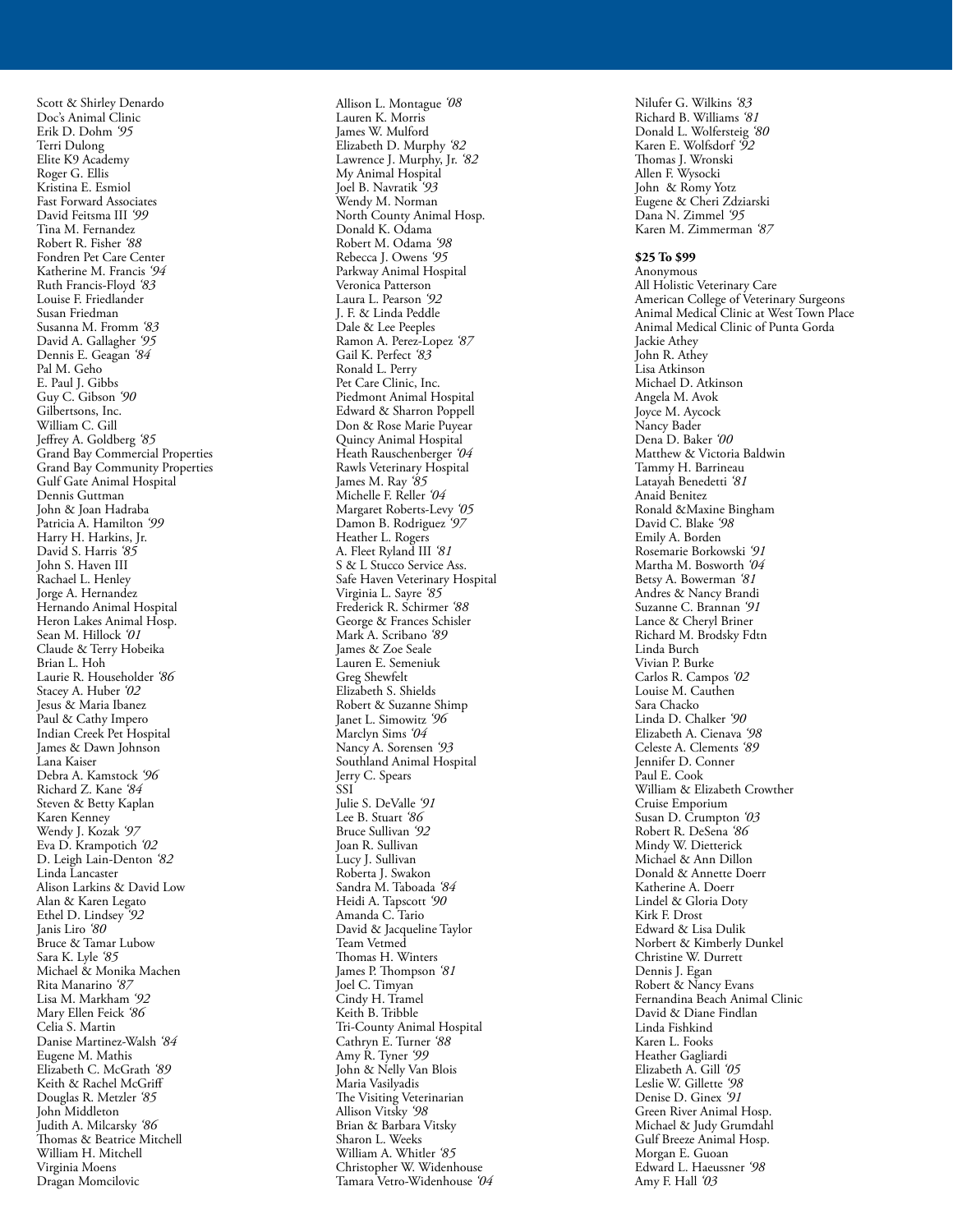### Honor Roll of Donors for 2007-2008

Sandra H. Harmon Deborah L. Harris *'95* Theresa M. Harty *'89* William & Ann Heckman Lawrence E. Heider Eugene & Andrea Hershorin Lisa M. Hiatt Carol Highsmith Elise Hitchcock Harvey D. Hnatiuk Amy C. Hobeika Koji Hosaka Inn of the Dog Kerry I. Jackson *'92* Stacy A. Jaryno *'04* Charles B. Johnson Eric B. Johnson Sharon D. Johnson Ray M. Kaplan *'95* M. J. & Kathy Karl Joe & Carole Kashner Renee B. Kass Joyce Kerensky Samuel J. Knapp Knowles Snapper Creek Animal Clinic Lindsay A. Kuester *'05* Lake Area Animal Hospital Lake Jackson Animal Hosp. Clyde & Betty Leaphart Irene T. Lee *'02* Julie K. Levy Lisa A. Limpert Marta P. Lista *'00* Christine S. Litt *'94* Long Island Veterinary Specialists Gary A. Lukacs *'84* Henry & Joan Lumb Nicolette D. Lunsford *'96* Dale Mac Cutcheon Lisa J. Mallett Marion Veterinary Hospital

Cathleen E. Mark Jeanna M. Mastrodicasa Susan E. McClure Rachel DiSesa McGriff Robin L. McIntyre Dawn P. McLane *'83* Pamela Miller Linda Millman & Fred Sandberg Carrie L. Moore Dorene Morris Anne J. Murphy Irene P. Murphy Vicki M. Nast Michelle A. Nelson Thomas & Barbara Noethiger Jeffrey & Susan Nullman Sally J. O'Connell Peter J. O'Halloran *'92* Heather Oliboni Orange County Classroom Teachers Assn. Luis Ortega George & Marjorie Pardun Kathy Parker Lisa A. Paros Anne Patronis Pet Medical Center of Vero Beach Frederica B. Peterson Louise Phillips Betty W. Plass Christina L. Poulin *'01* Punta Gorda Animal Hosp. Bonnie C. Randall Greta Rayman RB Bucking Bulls Donna Repeta-Schuster *'93* Dianna E. Reyes Julia J. Reynolds *'85* Tara L. Rittle-Rydick *'03* John W. Robinson Lesley A. Robson *'91* Rohlk Animal Hospital

Gerald & Barbara Rosenzweig Allyson C. Roy Elizabeth M. Roy Mrs. Darilyn Salinas Allison R. Sateren *'02* Francis & Beverly Savage Leigh A. Sawyer *'85* Aparna Shanadi Peter C. Sheerin *'94* Florence H. Steele Philip A. Steiner *'03* Sheree L. Stern *'82* Joyce E. Stewart Stoney Creek Animal Hosp. Debra G. Sullivan Lisa C. Taylor Stan & Dawn Teagle Lori E. Teal Mark & Nancy Thorlton Veronica Tienza Timberlane Pet Hospital & Resort Barbara B. Toomey Judith W. Torchia *'86* Wesley & Gail Turner VCA Snohomish Animal Hospital Veterinary Allergy & Skin Center Veterinary Mobile Endoscopy & Diag. Tamara S. Vetro-Widenhouse *'04* Sheryl M. Walters Angeline E. Warner *'80* Stephen & Nancy Watt Emily B. Weaver *'05* Laura E. Weaver Julia M. White *'02* Robert W. Wigglesworth Susan J. Wigglesworth Mary Will Simpson Wolfe Equine Veterinary Practice WRMF-FM Radio Bernadette M. Zamora Jan R. Zwilling

### **College of Veterinary Medicine Bequest Society**

Listed below are friends of the college who have provided documentation that they have included the college as a beneficiary in their estate plans. This is a cumulative list rather than a fiscal year list.

Anonymous (14) Fredrick Hugh W. Ashford Margaret A. Atwood Melanie V. Barr-Allen Jean S. Bidwell Phillip & Sally Bohr Robert & Pauline Boucher Leland W. Brannan Adele Bucci-Machata Marianne A. Burbach Michael A. Burke *'91* Sarah K. Carey Victoria L. Clampitt Edward & Jeanette Cole *'94* Jacqlin M. Crotty Larry G. Dee Richard C. DeKoker Joseph E. Dorsey Jack & Linda Eads Susan E. Ellis Anne C. Fleming Josephine P. Fletcher Mark E. Gendzier '*87*

Karl & Roxann Hart Robert B. Hartless II Amy A. Heimann Carey A. Heinrich Arthur & Kathleen Hornsby Scott & Vicki Hunt Marilyn N. Keehr Dorothy R. Klick James M. Kosmas Morton J. Levine Fran Marino Celia S. Martin Michael J. McNamara Marilyn Middleton Jerome & Shirley Modell Susan Mularski-Dismuke Marge Nieves Henry L. Normand Trust Alan & Barbara Pareira Madeline S. Pearson Scott & Maureen Pierce George H. Pollack Kathleen M. Pollack

Virginia Quelch '*87* Barbara A. Ragan Barbara H. Reark Joseph & Marilyn Renton Diane Reser Susan K. Ridinger '*87* William P. Roberts Rob Roknick Robert D. Romine, Jr. Donna B. Sachs Helen Samaras Suzanne J. Schwertley William & Brenda Selph Joseph G. Slick Sherilyn K. Solanick Mark & Nancy Thorlton Helen Tolmach Katrina D. Vanesian Gerri Voller Roberta H. Waller Michael & Diane Ward

(d) = Deceased this Fiscal Year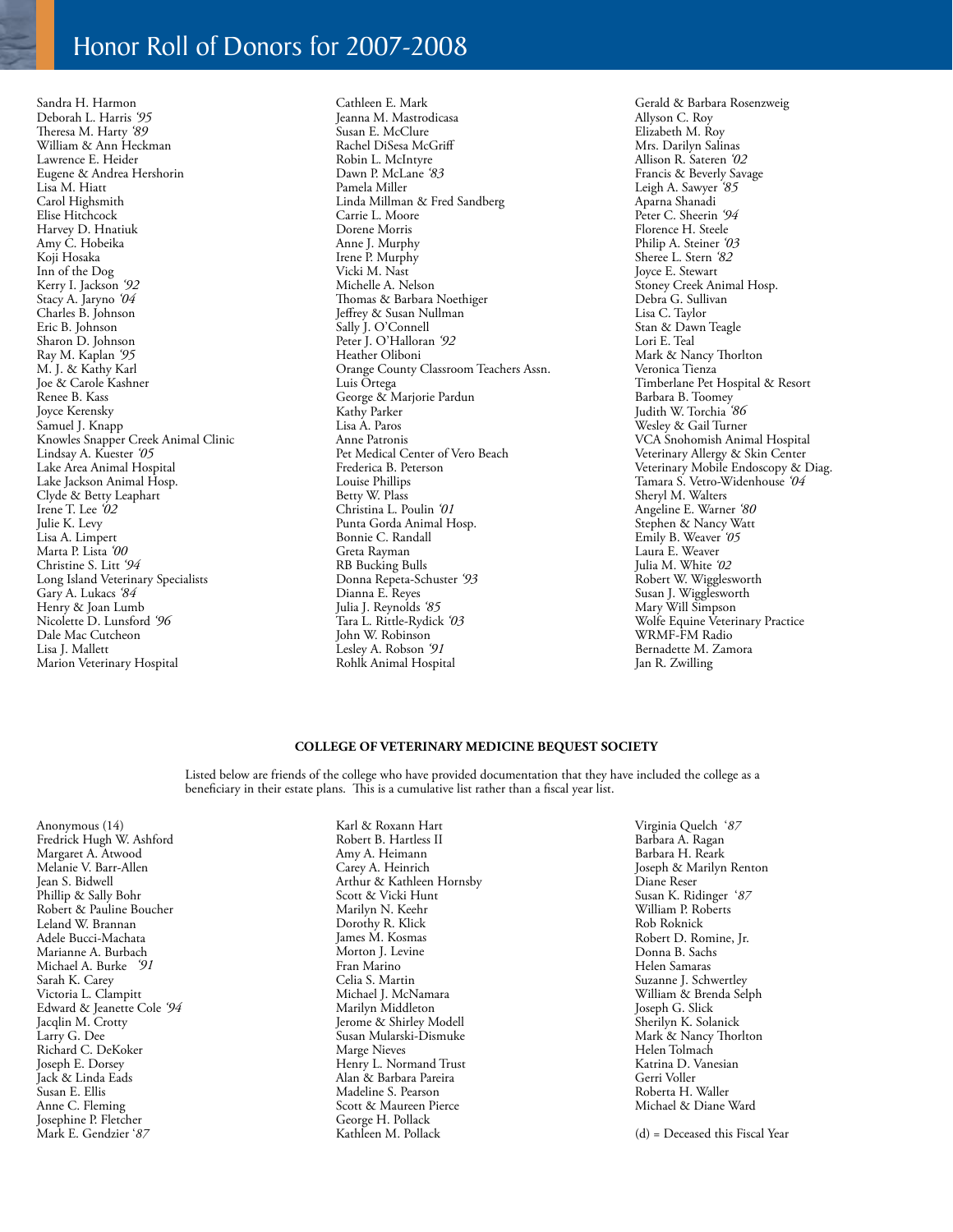## **Paralyzed dog inspires others living active life on wheels**

By Sarah Carey

**A**lthough he can no longer move his two back legs, a charismatic dachshund named Lance hasn't missed a beat. Far from being an armchair participant in life, Lance, who received treatment at UF's Veterinary Medical Center earlier this year, is a wheelchair participant — actively bringing cheer to the sick and disabled, young and old.

After an unsuccessful operation in South Florida, Lance's owner, Claudia Machado, of Miami, came to UF to see whether UF could correct Lance's problems through additional surgery.

"Unfortunately, the spinal cord at the affected segment was only a cavity with no substance, so surgery was not going to help," said veterinarian Roger Clemmons, a neurologist specializing in small animals who saw Lance in the UF clinic.

"The technology to re-grow spinal cords in dogs does not exist," Clemmons said. "Although advances are being made in using primitive 'stem cells' to help repair the spinal cord in dogs, these cells have not been used in dogs successfully for that purpose so we did not have any options to offer for Lance's treatment at that time."

 However, Machado and her family were told how to adapt to life with Lance as a paraplegic.

"We had to come to terms with the news that Lance would never be able to use his back legs again," said Machado. "Dr. Clemmons was emphatic that there was no solution, and his staff, especially Amy Reynolds, gave me and my husband a lot of support to deal with this reality. Needless to say, we were devastated, but we never gave up on our little guy for a second."

Clemmons and Reynolds, a veterinary neurology technician, suggested the wheels and gave Machado tips on how to properly care for a paralyzed dog. They also recommended a diet including naturalvitamin supplements to help boost Lance's immune system and prevent additional damage.



Lance's owners say he is full of energy and loves to fetch his ball and chase his frisbee at the park.

Machado purchased a special custommade "doggie wheelchair," or cart made for dogs with hind-leg paralysis, to which Lance quickly adapted.

"Even though we didn't come back to Miami with the news we hoped for, we were very optimistic," Machado said. "Words cannot explain how much comfort Amy offered, sharing her own stories with us and reassuring us that Lance being on wheels would just make us love him even more. And today, every time I have a question for Dr. Clemmons because Lance is acting weird, I e-mail Amy with concerns and I hear back from her immediately."

While Lance's paralysis is still tough on Machado and her family emotionally, they have gotten into a fun routine with him and take comfort in the happiness he brings other people.

"Lance is the happiest dog on the wheelchair," Machado said. "He's full of energy and loves to fetch his ball at the park, run after his Frisbee and swim. Everywhere we take him, people stop and stare at him because he truly is one special little guy."

Lance is now a certified therapy dog and Machado takes him twice a month to visit pediatric patients at Miami Children's Hospital and elderly individuals in wheelchairs at West Gables Hospital.

"He gives them so much hope and joy," Machado said. "I don't think there's anything more fulfilling than walking down the hospital corridor with this little guy. He is a super hero."

Lance even has that "Hollywood effect" on people who see him.

"It's like going out with Britney Spears," Machado said. "Everyone runs over to see him, pet him or play with him."

In fact, "Super Lance," starring as himself, will be the main character in a book Machado is producing for distribution to hospital patients.

"All of the work for this book is pro bono," she said. "I had my friends design the logo, write the story, design the animated characters for the book and finally have it printed. It was a true effort of family and friends coming together for a good cause." -



Lance is shown in his customized "wheelchair."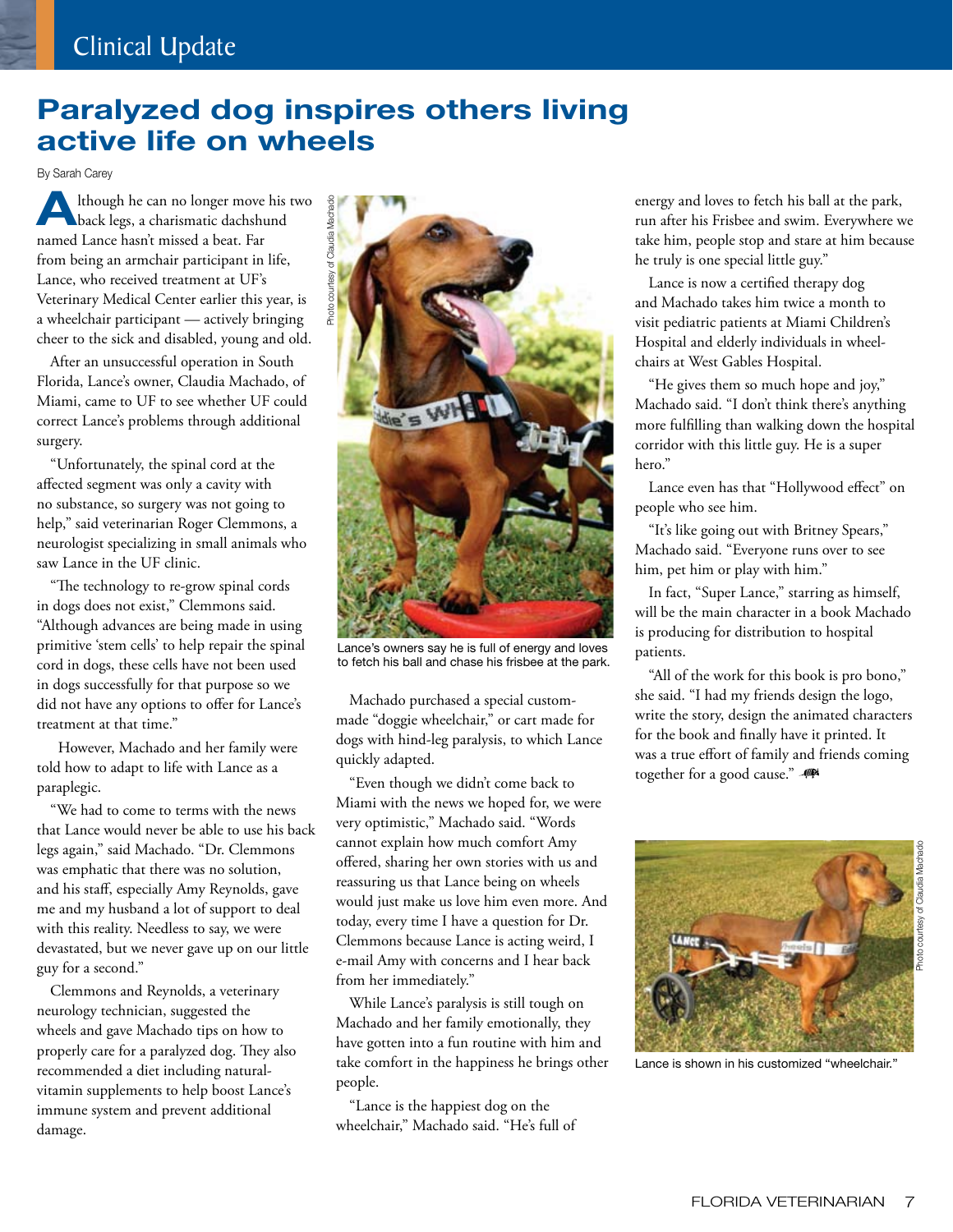West Nile virus and other mosquito-borne viruses cause encephalitis, both in horses and people, adding a human component to Long's research. The virus affects the central nervous system and symptoms can range from fever to paralysis and death.

"Infection in horses is important because it's an indication of what people might face with the virus," Long said. "Immunity in horses provides a proxy for understanding the virus in humans especially children and the elderly."

Lately, Long's research has continued on a "translational course" with a goal to transform the services the College of Veterinary Medicine offers while developing cutting edge research for new detection methods and treatment options for humans and horses affected by disease. Long offers both standard serum and molecular diagnostic testing for several causes of encephalitis in animals including West Nile virus, Eastern equine encephalitis virus and Herpesviruses. The latter test capability was developed directly as a result of the 2006/2007 outbreak of neurological herpesvirus in horses in Wellington that virtually shut-down the industry.

"The development of new molecular strategies for detection of the

equine encephalitides provides the only Florida based rapid test site for these diseases. We frequently receive samples from horse venues throughout the State that require answers within hours; we have built a program around the latest technology and talent personnel that have the agility to provide rapid answers. This allows these horse activities to continue unhindered; in the past, activities have been halted at peril to the industry, while awaiting results from labs that were out-of-state."

On the research-side, Long and her graduate students are involved in cutting edge projects utilizing research techniques that span the globe from geography to molecular biology. For surveillance, one project collaborates with geographers to use geographical information systems based on satellite images to track emerging disease.

On the cellular side, gene chip technologies are being applied to examine the mechanisms of diseases that specifically affect the equine brain.

"Understanding the complex mechanisms at the cellular level will assist us in developing medications that will directly treat viruses and parasites that infect the brain of horses, and of course people and other animals," Long said. -

### College News

# **College alumni council names 2008 Distinguished Award winners**

**A**South Florida equine practitioner, a professor emeritus of small animal neurology, a small animal surgeon and the director of the University of Florida's mobile equine diagnostic service recently were honored for their career accomplishments by the UF College of Veterinary Medicine.

Four awards were given through the 2008 Distinguished Award program, which is sponsored by the college's alumni council and offers recognition to deserving alumni, faculty and others who have contributed meaningfully to UF and/or to the veterinary profession.

**Robert Boswell,** D.V.M., of Wellington, a 1985 graduate of the UF veterinary college and owner of Palm Beach Equine Clinic, received the Alumni Achievement Award. Boswell also serves as director of imaging at the clinic, and is a founding member of the Florida Association of Equine Practitioners, an organization that provides continuing education and gives a voice to equine clinicians from all over the state. He served as president of FAEP from 2004-05.

The Outstanding Young Alumnus Award was given to **Michael Porter**, D.V.M., Ph.D., a clinical assistant professor at the UF veterinary college. Porter received his D.V.M. and Ph.D. degrees from the UF veterinary college in 1998 and 2001, respectively. He also completed a residency in large animal medicine at UF in 2004.



Drs. Cheryl Chrisman, Michael Porter, Gary Ellison and Robert Boswell are shown left to right during 2008 commencement activities, where they were honored as this year's CVM Alumni Council Distinguished Award winners.

As director of the college's Mobile Equine Diagnostic Service, Porter takes state-of-theart imaging technology on the road to be more widely available to horse owners and veterinarians.

**Cheryl Chrisman**, D.V.M., Ed.D., a longtime faculty member and a professor of small animal neurology at UF until her retirement in 2007, has received the college's Distinguished Service Award. She has received multiple Teacher of the Year awards from UF veterinary students and has a long list of both clinical and research accomplishments.

A board-certified veterinary neurologist, Chrisman served as the small animal

neurology service chief for many years and has written two textbooks as well as many articles in prestigious journals in her field. Chrisman has mentored countless students as well as residents in small animal neurology during her academic career at UF and also has been active in organized veterinary medicine. She served as president of the American College of Veterinary Neurologists and has chaired the American College of Veterinary Internal Medicine's board of regents.

The award for special service to the veterinary profession went to **Gary Ellison**, D.V.M., a professor and chief of small animal surgery at UF. A UF faculty member since 1983, Ellison is a highly respected and internationally recognized authority in soft tissue surgery. Through his leadership, the UF veterinary surgery team has progressed into the microsurgery and renal transplantation arena.

Ellison is also a very popular and successful continuing education speaker, having given more than 120 presentations to various groups seeking to enhance their awareness of small animal surgery.

The awards were presented May 24 at the Phillips Center for the Performing Arts during college commencement exercises.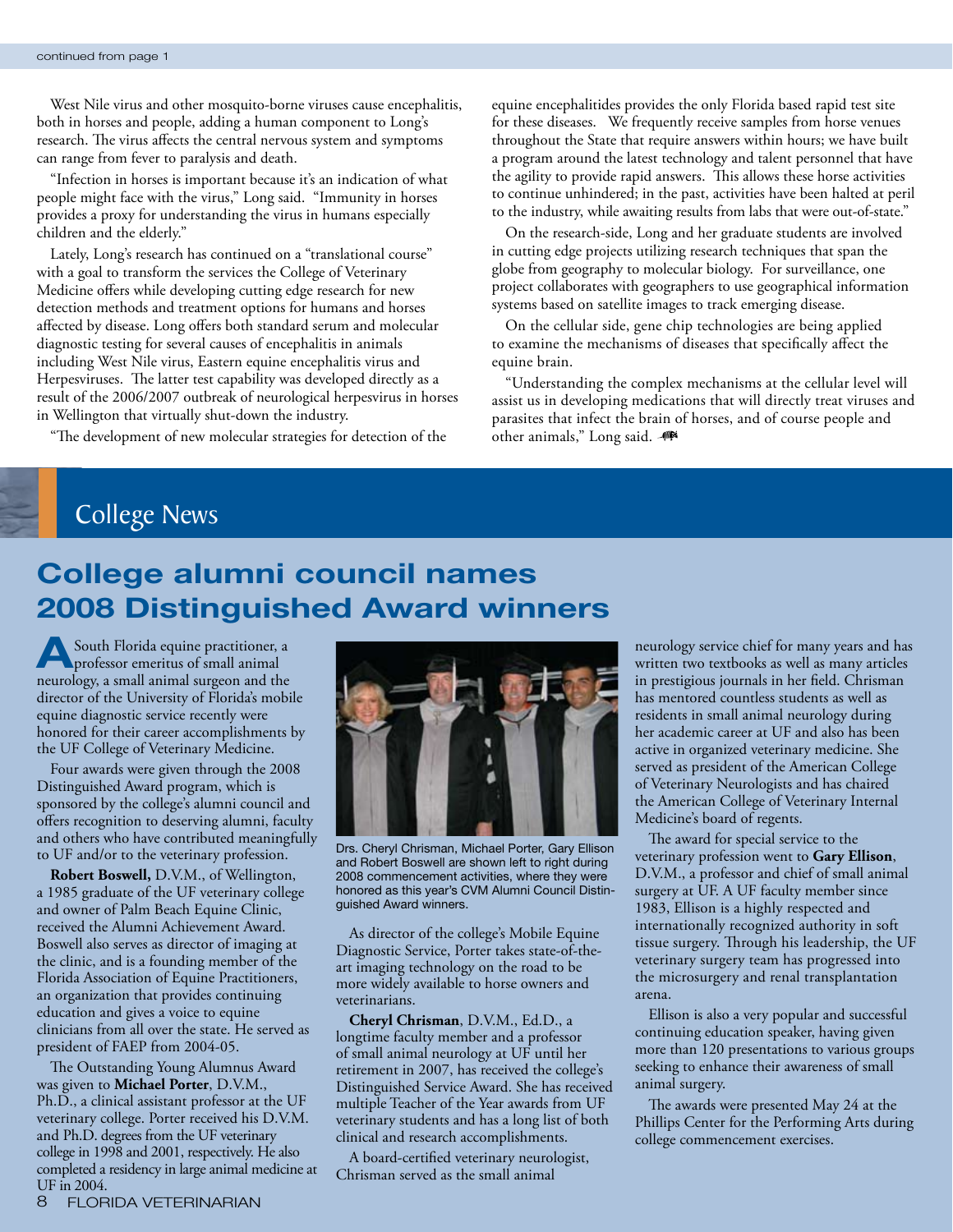# College News

# **New programs at UF veterinary college target food supply veterinarian shortage**

By Sarah Carey

**T**o help address a critical shortage of food supply veterinarians at the local, state and national levels, the University of Florida College of Veterinary Medicine has initiated two new programs aimed at tempting more veterinary students to pursue careers in the field.

For the first time this year, the college made four admission slots available to pre-veterinary undergraduates with a strong interest in food animal veterinary medicine. These students, identified with the help of faculty from the UF Institute of Food and Agricultural Sciences' animal sciences department, were required to have met all prerequisite requirements for veterinary school.

"Beyond these four individuals, there were two other animal sciences majors who were on the alternate list for admission and they also wound up being admitted through the standard



Dr. Carlos Risco is shown at the University of Florida's Dairy Research Unit in Hague looking at the total mixed ration fed to cows in accordance with their specific nutritional needs. The ration consists of silage, hay, commodity feed ingredients, vitamins and minerals.

admissions process," said Owen Rae, D.V.M., chief of the college's Food Animal Reproduction and Medicine Service, or FARMS.

Each year, four more students will be admitted.

The admissions initiative was created through a joint collaboration involving IFAS; the veterinary college's dean, Glen Hoffsis, D.V.M.; Eleanor Green, D.V.M., chairwoman of the college's department of large animal clinical sciences; members of the Florida Cattleman's Association; and FARMS faculty members.

UF also is launching a 16-credit food animal certificate program for students who complete requirements aimed at preparing them for careers in food animal practice or the food systems profession.

"The certificate provides a template for mastering basic skills associated with food animal veterinary medicine, including food animal/systems-oriented courses taught within the UF veterinary college as well as targeted extracurricular experiences," Rae said.

Students will be expected to participate actively in the Food Animal Club within the college, and to take part in weekend wet labs that will provide hands-on learning opportunities as well as the chance to interact more frequently with faculty mentors and other students with similar interests.

In addition, students will be required to become members of the American Association of Bovine Practitioners and will be encouraged to participate in the Society for Theriogenology. Both associations strongly advocate student development within those respective disciplines.

Hoffsis said the certificate program will not only enhance students' interest in the food animal specialty early in their veterinary curriculum, but also will position participants as more attractive job candidates in all areas of food supply veterinary medicine.

"Participants in this program will likely be extremely sought after for the very best jobs, due to the cross-disciplinary exposure they will be getting to all aspects of the field, including both practice and industry," Hoffsis said.

However, Green added that ideally, recruitment efforts would start well before veterinary school.

"In local communities, talented young people must be encouraged by local producers, veterinarians, school counselors and others to pursue careers in food supply veterinary medicine," she said. "They must then be mentored well in their pre-veterinary curriculum in order to retain their interest and strengthen their credentials to optimize their chance for admission to and success during veterinary school."

Incoming freshman veterinary student Jason DeLaPaz will complete his master's degree at UF in August. Mentored by Art Donovan, D.V.M., of the FARMS group, DeLaPaz studied how to determine the immune response potential of individual Holstein dairy cows. He plans to participate in the food animal certificate program and considers it a useful tool to help get him "up and

running" in a meaningful career after graduation.

"I believe it will serve an important role in increasing students' awareness and that this may trigger interest in food animal medicine for the very same reasons I have chosen this career path," DeLaPaz said. "I was not raised on or near a farm, but was attracted to the greater purpose involved in food animal production. The food supply is very important, and food animal practitioners help to ensure that it is safe.

"Such a small portion of the population has ever been on a farm and are largely oblivious to the research, concerns and practices involved

in food production," DeLaPaz added. "Due to the present as well as the projected shortage in food animal practitioners, I believe it was the right decision for the UF veterinary school to proactively address this issue."

According to the American Veterinary



Medical Association, of its 77,237 member veterinarians, only 1,703 are in practices that exclusively focus on food animals. Another 4,459 are in practices that predominantly treat food animals.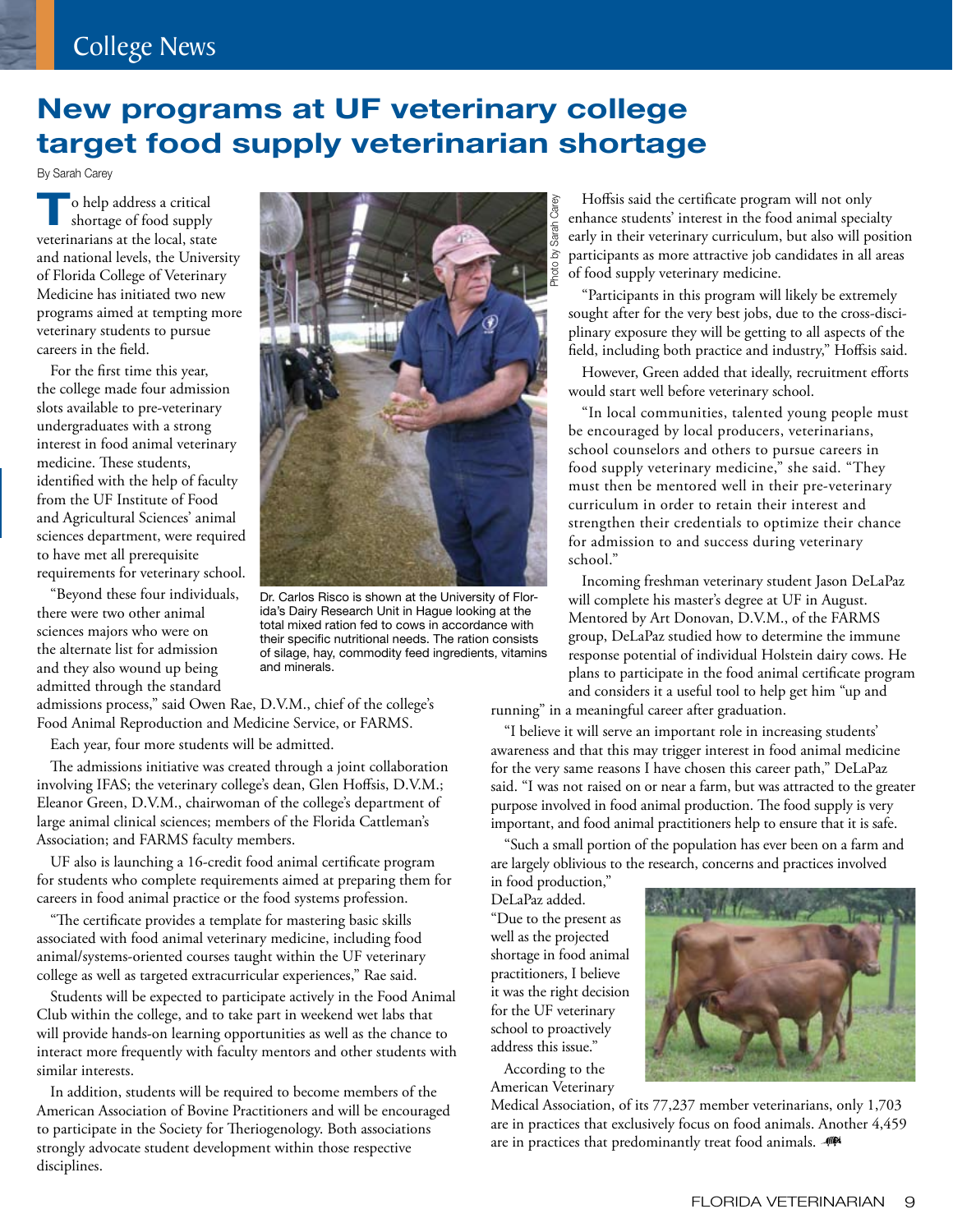## **Dog recuperating from kidney transplant surgery thanks to UF, Penn veterinarians**

### By Sarah Carey

**T**hanks to a unique collaboration between the University of Florida and the University of Pennsylvania, a 14-month-old bull terrier named Zansi is recuperating well at her home in St. Petersburg after successful kidney transplant surgery Sept. 4.

The case represented the first time a patient has received hemodialysis at the UF Veterinary Medical Center and the second time a dog has received a kidney transplant at the University of Pennsylvania School of Veterinary Medicine. Zansi's litter mate, Toni, provided the donor kidney, said their owner, Jennifer O'Brien. The dogs were imported from a South African breeder.

"Zansi and Toni are both doing wonderfully," O'Brien said Sept. 14. "As far as I can tell, everything is going great."

Soon after Zansi arrived from South Africa, O'Brien noticed she

was not eating well and was drinking large amounts of water. Eventually she found an internal medicine specialist in Clearwater who diagnosed kidney disease.

"I began pounding the pavement, doing a lot of research on the Internet to see what our options were," O'Brien said. Although a few other veterinary hospitals in the United States can provide canine kidney transplants, she determined that Penn Vet was logistically her best option for the procedure. There was one problem, however — after the rigorous work-up process Zansi underwent at Penn Vet, she was not medically stable enough for surgery.

While equipped to perform the transplant

"There are only a few veterinary centers capable of doing intermittent hemodialysis," Bandt said. Because of Bandt's expertise, UF joined that elite group and Zansi became the first patient ever to receive the procedure at UF veterinary hospital.

Hemodialysis treatments typically last between five and six hours and most dogs need three treatments per week, Bandt said. Zansi, who still had some kidney function, was able to get by with two weekly treatments.

"She was a rare exception, but she did very well," Bandt said.

 Following her treatments, Zansi was deemed stable enough for surgery after gaining weight and displaying an improved appetite and attitude. On Aug. 31, Zansi and Toni headed to Pennsylvania for the transplant operation.



 "It is a rare procedure in dogs," Phillips said. "We can only use dogs that are related to each other at this time. In cats we can use unrelated donors, because they are able to suppress their immune system with



Dr. Carsten Bandt, a specialist in emergency medicine and critical care, monitors Zansi's vital signs during one of several hemodialysis treatments the 14-month-old bull terrier received at UF this past summer.

operation, Penn Vet's hemodialysis program is on hold. Hemodialysis is a procedure through which kidney function is mechanically taken over until the patient is stable enough to receive a donor kidney.

The roles of both veterinary colleges were critical in Zansi's care, which led to a first-of-its-kind collaboration between the two institutions.

"We were lucky enough to come across Dr. (Carsten) Bandt and the University of Florida," O'Brien said.

Bandt, D.V.M., an assistant professor of critical care and emergency medicine at UF, has a background is in hemodialysis and nephrology.

Through hemodialysis, symptoms known as uremic syndrome witnessed through clinical signs such as loss of appetite, weakness, seizures and vomiting — can be greatly reduced or eliminated.

medication. They respond to the immune suppression medication better than dogs do.''

O'Brien called Penn's veterinary team "very gracious and professional."

"I also feel very strongly about UF, as I come from a family of Gators," she said. "We have had such a positive experience and I am so impressed with all of the people in the dog nephrology world. They are some of the nicest people I have ever come across."

The message O'Brien would most like to convey, however, is for people with dogs in need of such treatments to know there are options for them to receive help.

"I would like to see these options more accessible and more available to the pets that need them," she said. -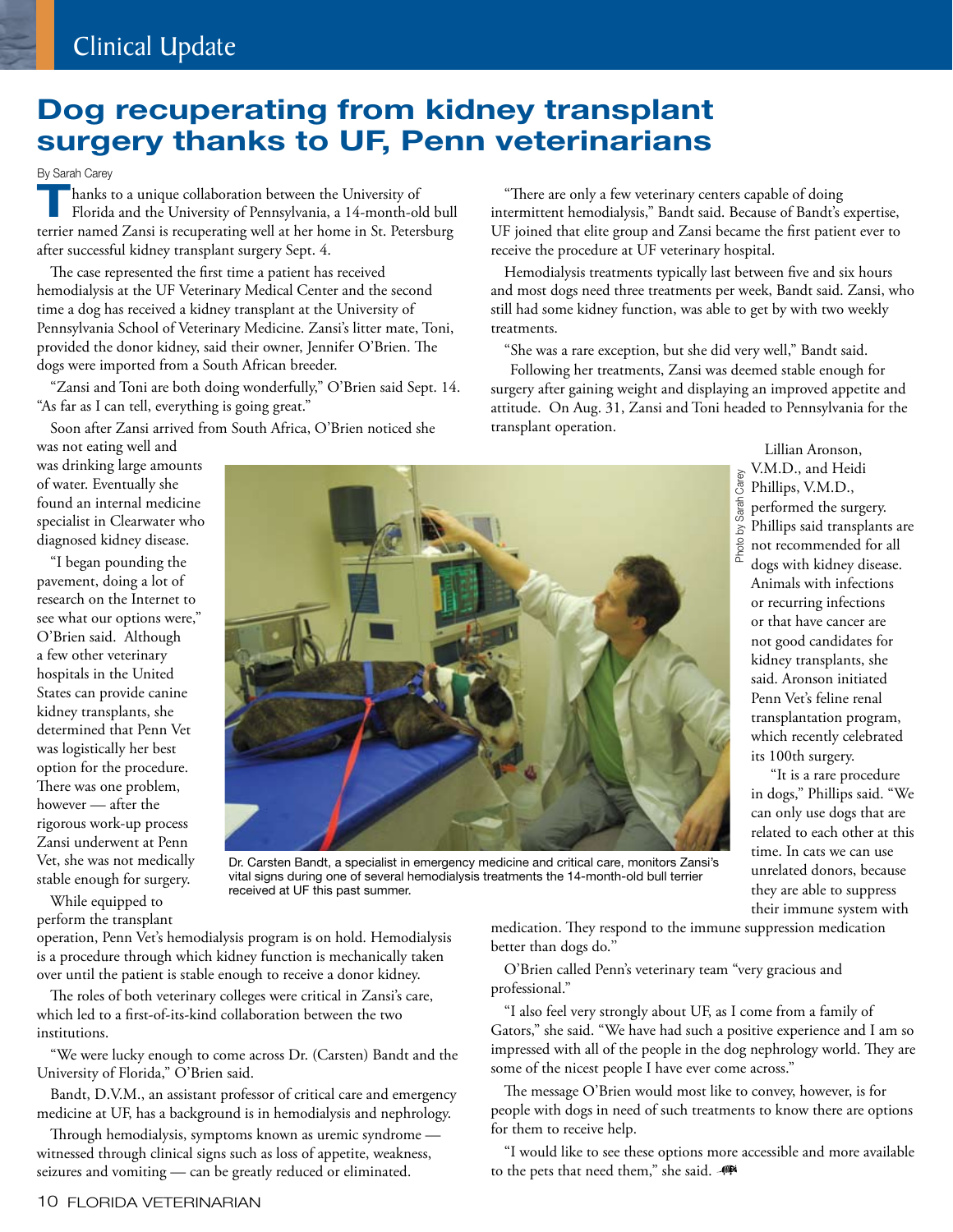### **New Comparative Orthopaedics and Biomechanics Laboratory dedicated**

By Sarah Carey<br> **In** the first<br> **Icollaborat** n the first formal recognition of a collaboration that has spanned more than 30 years, University of Florida doctors who treat both humans and animals came together on campus recently to dedicate the new Comparative Orthopaedics and Biomechanics Laboratory in memory of the late Dr. Rob Parker, a former UF small animal orthopedic surgeon who was killed in a car accident this past year.

The UF College of Medicine's department of orthopaedics and rehabilitation's biomechanics laboratory, formerly housed in the UF Health Science Center, has been renamed to reflect the physician/veterinarian collaboration and is now located in the UF College of Veterinary Medicine's academic building.

More than 60 people from both colleges gathered there on the evening of Sept. 10 to hear brief presentations about the benefits of the intercollegiate collaboration and tour the new lab.

"We needed to expand our laboratory space for gene therapy and stem cell research, so we decided to move our biomechanics laboratory," said Dr. MaryBeth Horodyski, an associate professor and director of the department's research program. "The department looked at several options, including renting space in town and building another facility."



Mieko Dunn, assistant director of research; Dr. MaryBeth Horodyski, associate professor and research director with the College of Medicine's department of orthopaedics and rehabilitation; and Dr. Peter Gearen, chairman of the College of Medicine's department of orthopaedics and rehabilitation, holding a device known as a fixator, which is used to stabilize joints as they heal after surgery.

At some point, Horodyski and Dr. Anthony Pozzi, an assistant professor of surgery at the UF College of Veterinary Medicine, began communicating and discussion soon emerged between faculty members from both colleges about space possibilities within the veterinary school.

"Once space was identified, several renovations needed to be made," Horodyski said. "Once those were complete, we moved our entire laboratory

from the medical science building over to the veterinary academic building."

A major piece of equipment that needed to be accommodated was a multiaxial mechanical testing system (also known as an MTS), used for testing joints in cadaver specimens and which can be used for both animal and human species.

Administrators from both colleges all said that one key advantage of the formal collaboration will be the ability to submit stronger grant proposals.

"Many funding organizations clearly like to see translational research across a university and this new laboratory will clearly align the researchers from both colleges to be better positioned to apply for certain grants," Horodyski said.

Parker, whose name is on the plaque hanging outside of the laboratory, had been a charter member of the veterinary college faculty when the college opened its doors in 1977.

"For 20 years, the name Rob Parker was synonymous with small animal orthopedics in the state of Florida," said Dr. Dan Lewis, a professor of small animal surgery at UF and longtime friend and colleague of Parker's. "It only seemed fitting as we brought this joint venture together that we dedicate the new lab in his memory." -



Dr. John Harvey, executive associate dean; Dr. Dan Lewis, professor of surgery in the College of Veterinary Medicine's department of small animal clinical sciences; Dr. Antonio Pozzi, assistant professor of surgery in the department of small animal clinical sciences; and Dean Glen Hoffsis gather in the new laboratory following the dedication ceremony Sept. 10.



Dr. Dan Lewis, professor of surgery in the College of Veterinary Medicine's department of small animal surgery, is shown with special guest Elizabeth Parker Griseck, daughter of the late Dr.Robert B. Parker. Lewis holds the plaque that will be displayed in the new laboratory.



College of Medicine Interim Dean Michael Good and Dr. Tom Wright, a professor of orthopedic surgery with the College of Medicine's department of orthopaedics and rehabilitation, were among the guests.